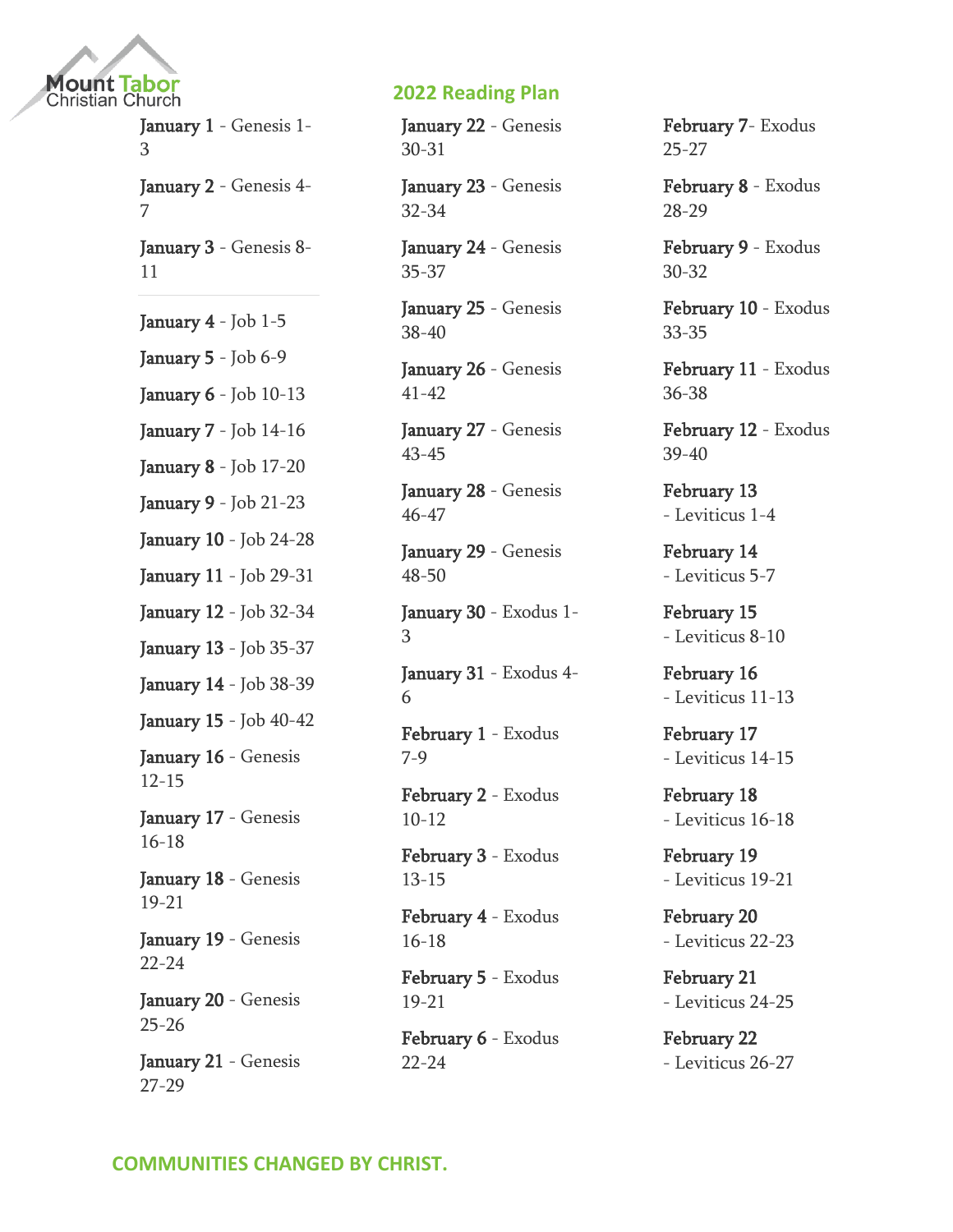

February 23 - [Numbers 1-2](https://www.biblestudytools.com/passage/?q=Numbers+1:1-54;+Numbers+2:1-34)

February 24 - [Numbers 3-4](https://www.biblestudytools.com/passage/?q=Numbers+3:1-51;+Numbers+4:1-49)

February 25 - [Numbers 5-6](https://www.biblestudytools.com/passage/?q=Numbers+5:1-31;+Numbers+6:1-27)

February 26 - [Numbers 7](https://www.biblestudytools.com/passage/?q=Numbers+7:1-89)

February 27 - [Numbers 8-10](https://www.biblestudytools.com/passage/?q=Numbers+8:1-26;+Numbers+9:1-23;+Numbers+10:1-36)

February 28 - [Numbers 11-13](https://www.biblestudytools.com/passage/?q=Numbers+11:1-35;+Numbers+12:1-16;+Numbers+13:1-34)

March 1 - [Numbers](https://www.biblestudytools.com/passage/?q=Numbers+14:1-45;+Numbers+15:1-41;+Psalms+90:1-17)  [14-15; Psalm 90](https://www.biblestudytools.com/passage/?q=Numbers+14:1-45;+Numbers+15:1-41;+Psalms+90:1-17)

March 2 - [Numbers](https://www.biblestudytools.com/passage/?q=Numbers+16:1-50;+Numbers+17:1-13)  [16-17](https://www.biblestudytools.com/passage/?q=Numbers+16:1-50;+Numbers+17:1-13)

March 3 - [Numbers](https://www.biblestudytools.com/passage/?q=Numbers+18:1-32;+Numbers+19:1-22;+Numbers+20:1-30)  [18-20](https://www.biblestudytools.com/passage/?q=Numbers+18:1-32;+Numbers+19:1-22;+Numbers+20:1-30)

March 4 - [Numbers](https://www.biblestudytools.com/passage/?q=Numbers+21:1-35;+Numbers+22:1-41)  [21-22](https://www.biblestudytools.com/passage/?q=Numbers+21:1-35;+Numbers+22:1-41)

March 5 - [Numbers](https://www.biblestudytools.com/passage/?q=Numbers+23:1-30;+Numbers+24:1-25;+Numbers+25:1-18)  [23-25](https://www.biblestudytools.com/passage/?q=Numbers+23:1-30;+Numbers+24:1-25;+Numbers+25:1-18)

March 6 - [Numbers](https://www.biblestudytools.com/passage/?q=Numbers+26:1-65;+Numbers+27:1-23)  [26-27](https://www.biblestudytools.com/passage/?q=Numbers+26:1-65;+Numbers+27:1-23)

March 7 - [Numbers](https://www.biblestudytools.com/passage/?q=Numbers+28:1-31;+Numbers+29:1-40;+Numbers+30:1-17)  [28-30](https://www.biblestudytools.com/passage/?q=Numbers+28:1-31;+Numbers+29:1-40;+Numbers+30:1-17)

March 8 - [Numbers](https://www.biblestudytools.com/passage/?q=Numbers+31:1-54;+Numbers+32:1-42)  [31-32](https://www.biblestudytools.com/passage/?q=Numbers+31:1-54;+Numbers+32:1-42)

March 9 - [Numbers](https://www.biblestudytools.com/passage/?q=Numbers+33:1-56;+Numbers+34:1-29)  [33-34](https://www.biblestudytools.com/passage/?q=Numbers+33:1-56;+Numbers+34:1-29)

March 10 - [Numbers](https://www.biblestudytools.com/passage/?q=Numbers+35:1-34;+Numbers+36:1-13)  [35-36](https://www.biblestudytools.com/passage/?q=Numbers+35:1-34;+Numbers+36:1-13)

#### **2022 Reading Plan**

March 11 - [Deuteronomy 1-2](https://www.biblestudytools.com/passage/?q=Deuteronomy+1:1-46;+Deuteronomy+2:1-37)

March 12 - [Deuteronomy 3-4](https://www.biblestudytools.com/passage/?q=Deuteronomy+3:1-29;+Deuteronomy+4:1-49)

March 13 - [Deuteronomy 5-7](https://www.biblestudytools.com/passage/?q=Deuteronomy+5:1-33;+Deuteronomy+6:1-25;+Deuteronomy+7:1-26)

March 14 - [Deuteronomy 8-10](https://www.biblestudytools.com/passage/?q=Deuteronomy+8:1-20;+Deuteronomy+9:1-29;+Deuteronomy+10:1-22)

March 15 - [Deuteronomy 11-13](https://www.biblestudytools.com/passage/?q=Deuteronomy+11:1-32;+Deuteronomy+12:1-32;+Deuteronomy+13:1-18)

March 16 - [Deuteronomy 14-16](https://www.biblestudytools.com/passage/?q=Deuteronomy+14:1-29;+Deuteronomy+15:1-23;+Deuteronomy+16:1-22)

March 17 - [Deuteronomy 17-20](https://www.biblestudytools.com/passage/?q=Deuteronomy+17:1-20;+Deuteronomy+18:1-22;+Deuteronomy+19:1-21;+Deuteronomy+20:1-20)

March 18 - [Deuteronomy 21-23](https://www.biblestudytools.com/passage/?q=Deuteronomy+21:1-23;+Deuteronomy+22:1-30;+Deuteronomy+23:1-25)

March 19 - [Deuteronomy 24-27](https://www.biblestudytools.com/passage/?q=Deuteronomy+24:1-22;+Deuteronomy+25:1-19;+Deuteronomy+26:1-19;+Deuteronomy+27:1-26)

March 20 - [Deuteronomy 28-29](https://www.biblestudytools.com/passage/?q=Deuteronomy+28:1-68;+Deuteronomy+29:1-29)

March 21 - [Deuteronomy 30-31](https://www.biblestudytools.com/passage/?q=Deuteronomy+30:1-20;+Deuteronomy+31:1-30)

March 22 - [Deuteronomy 32-34;](https://www.biblestudytools.com/passage/?q=Deuteronomy+32:1-52;+Deuteronomy+33:1-29;+Deuteronomy+34:1-12;+Psalms+91:1-16)  [Psalm 91](https://www.biblestudytools.com/passage/?q=Deuteronomy+32:1-52;+Deuteronomy+33:1-29;+Deuteronomy+34:1-12;+Psalms+91:1-16)

March 23 - [Joshua 1-4](https://www.biblestudytools.com/passage/?q=Joshua+1:1-18;+Joshua+2:1-24;+Joshua+3:1-17;+Joshua+4:1-25)

March 24 - [Joshua 5-8](https://www.biblestudytools.com/passage/?q=Joshua+5:1-16;+Joshua+6:1-27;+Joshua+7:1-26;+Joshua+8:1-35)

March 25 - [Joshua 9-](https://www.biblestudytools.com/passage/?q=Joshua+9:1-27;+Joshua+10:1-44;+Joshua+11:1-23) [11](https://www.biblestudytools.com/passage/?q=Joshua+9:1-27;+Joshua+10:1-44;+Joshua+11:1-23)

March 26 - [Joshua 12-](https://www.biblestudytools.com/passage/?q=Joshua+12:1-24;+Joshua+13:1-33;+Joshua+14:1-15;+Joshua+15:1-63) [15](https://www.biblestudytools.com/passage/?q=Joshua+12:1-24;+Joshua+13:1-33;+Joshua+14:1-15;+Joshua+15:1-63) March 27 - [Joshua 16-](https://www.biblestudytools.com/passage/?q=Joshua+16:1-10;+Joshua+17:1-18;+Joshua+18:1-28)

[18](https://www.biblestudytools.com/passage/?q=Joshua+16:1-10;+Joshua+17:1-18;+Joshua+18:1-28)

March 28 - [Joshua 19-](https://www.biblestudytools.com/passage/?q=Joshua+19:1-51;+Joshua+20:1-9;+Joshua+21:1-45) [21](https://www.biblestudytools.com/passage/?q=Joshua+19:1-51;+Joshua+20:1-9;+Joshua+21:1-45) March 29 - [Joshua 22-](https://www.biblestudytools.com/passage/?q=Joshua+22:1-34;+Joshua+23:1-16;+Joshua+24:1-33) [24](https://www.biblestudytools.com/passage/?q=Joshua+22:1-34;+Joshua+23:1-16;+Joshua+24:1-33) March 30 - [Judges 1-2](https://www.biblestudytools.com/passage/?q=Judges+1:1-36;+Judges+2:1-23) March 31 - [Judges 3-5](https://www.biblestudytools.com/passage/?q=Judges+3:1-31;+Judges+4:1-24;+Judges+5:1-32) April 1 - [Judges 6-7](https://www.biblestudytools.com/passage/?q=Judges+6:1-40;+Judges+7:1-25) April 2 - [Judges 8-9](https://www.biblestudytools.com/passage/?q=Judges+8:1-35;+Judges+9:1-57) April 3 - [Judges 10-12](https://www.biblestudytools.com/passage/?q=Judges+10:1-18;+Judges+11:1-40;+Judges+12:1-15) April 4 - [Judges 13-15](https://www.biblestudytools.com/passage/?q=Judges+13:1-25;+Judges+14:1-20;+Judges+15:1-20) April 5 - [Judges 16-18](https://www.biblestudytools.com/passage/?q=Judges+16:1-31;+Judges+17:1-13;+Judges+18:1-31) April 6 - [Judges 19-21](https://www.biblestudytools.com/passage/?q=Judges+19:1-30;+Judges+20:1-48;+Judges+21:1-25) April 7 - [Ruth 1-4](https://www.biblestudytools.com/passage/?q=Ruth+1:1-22;+Ruth+2:1-23;+Ruth+3:1-18;+Ruth+4:1-22) April 8 - [1 Samuel 1-3](https://www.biblestudytools.com/passage/?q=1+Samuel+1:1-28;+1+Samuel+2:1-36;+1+Samuel+3:1-21) April 9 - [1 Samuel 4-8](https://www.biblestudytools.com/passage/?q=1+Samuel+4:1-22;+1+Samuel+5:1-12;+1+Samuel+6:1-21;+1+Samuel+7:1-17;+1+Samuel+8:1-22) April 10 - [1 Samuel 9-](https://www.biblestudytools.com/passage/?q=1+Samuel+9:1-27;+1+Samuel+10:1-27;+1+Samuel+11:1-15;+1+Samuel+12:1-25) [12](https://www.biblestudytools.com/passage/?q=1+Samuel+9:1-27;+1+Samuel+10:1-27;+1+Samuel+11:1-15;+1+Samuel+12:1-25) April 11 - [1 Samuel](https://www.biblestudytools.com/passage/?q=1+Samuel+13:1-23;+1+Samuel+14:1-52)  [13-14](https://www.biblestudytools.com/passage/?q=1+Samuel+13:1-23;+1+Samuel+14:1-52) April 12 - [1 Samuel](https://www.biblestudytools.com/passage/?q=1+Samuel+15:1-35;+1+Samuel+16:1-23;+1+Samuel+17:1-58)  [15-17](https://www.biblestudytools.com/passage/?q=1+Samuel+15:1-35;+1+Samuel+16:1-23;+1+Samuel+17:1-58) April 13 - [1 Samuel](https://www.biblestudytools.com/passage/?q=1+Samuel+18:1-30;+1+Samuel+19:1-24;+1+Samuel+20:1-43;+Psalms+11:1-9;+Psalms+59:1-18)  [18-20; Psalm 11, 59](https://www.biblestudytools.com/passage/?q=1+Samuel+18:1-30;+1+Samuel+19:1-24;+1+Samuel+20:1-43;+Psalms+11:1-9;+Psalms+59:1-18) April 14 - [1 Samuel](https://www.biblestudytools.com/passage/?q=1+Samuel+21:1-15;+1+Samuel+22:1-23;+1+Samuel+23:1-29;+1+Samuel+24:1-23)  [21-24](https://www.biblestudytools.com/passage/?q=1+Samuel+21:1-15;+1+Samuel+22:1-23;+1+Samuel+23:1-29;+1+Samuel+24:1-23) April 15 - [Psalm 7, 27,](https://www.biblestudytools.com/passage/?q=Psalms+7:1-18;+Psalms+27:1-14;+Psalms+31:1-25;+Psalms+34:1-28;+Psalms+52:1-11)  [31, 34, 52](https://www.biblestudytools.com/passage/?q=Psalms+7:1-18;+Psalms+27:1-14;+Psalms+31:1-25;+Psalms+34:1-28;+Psalms+52:1-11)

April 16 - [Psalm 56,](https://www.biblestudytools.com/passage/?q=Psalms+56:1-14;+Psalms+120:1-8;+Psalms+140:1-14;+Psalms+141:1-10;+Psalms+142:1-12)  [120, 140-142](https://www.biblestudytools.com/passage/?q=Psalms+56:1-14;+Psalms+120:1-8;+Psalms+140:1-14;+Psalms+141:1-10;+Psalms+142:1-12)

April 17 - [1 Samuel](https://www.biblestudytools.com/passage/?q=1+Samuel+25:1-44;+1+Samuel+26:1-25;+1+Samuel+27:1-12)  [25-27](https://www.biblestudytools.com/passage/?q=1+Samuel+25:1-44;+1+Samuel+26:1-25;+1+Samuel+27:1-12)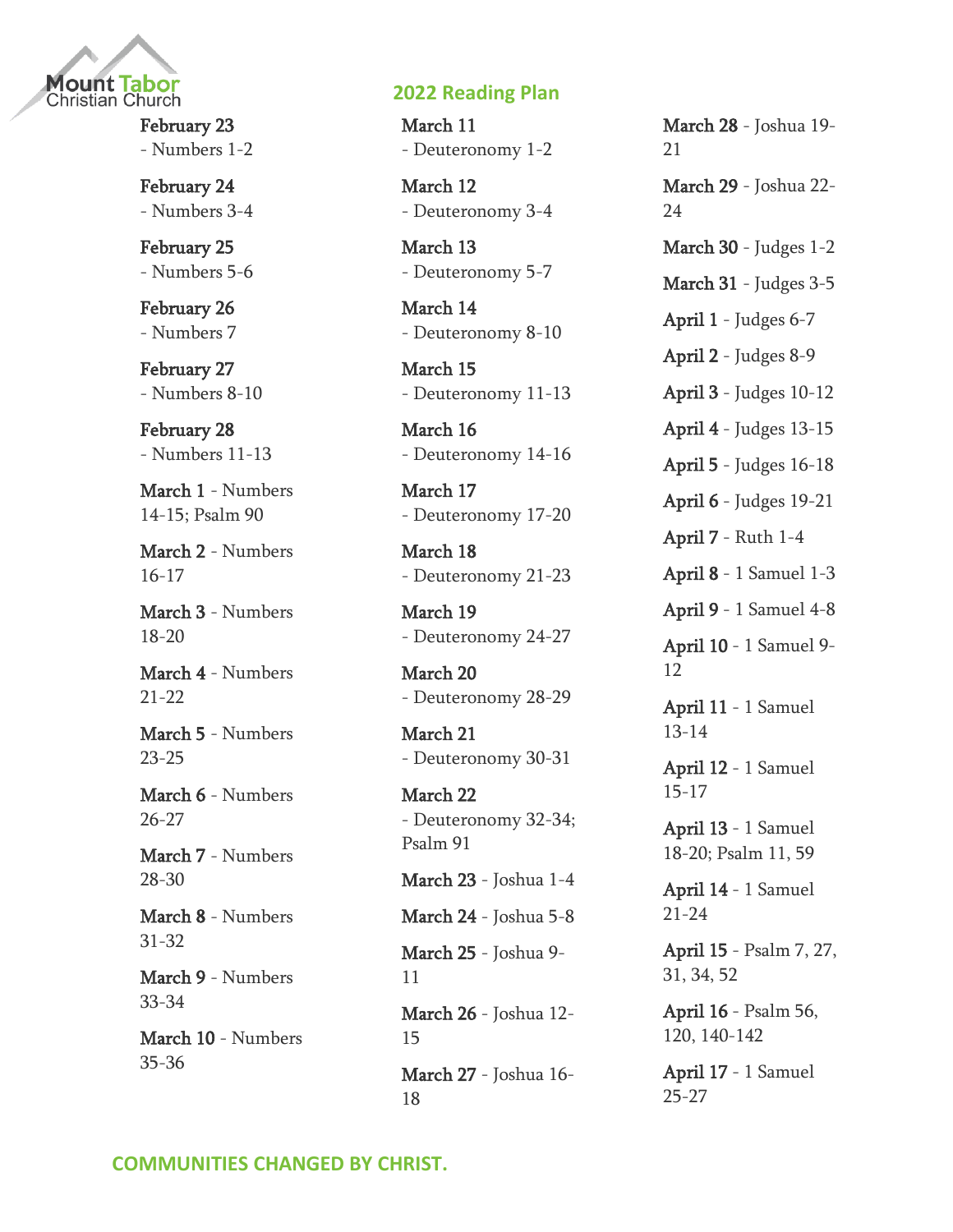

April 18 - [Psalm 17,](https://www.biblestudytools.com/passage/?q=Psalms+17:1-51;+Psalms+35:1-28;+Psalms+54:1-24;+Psalms+63:1-12)  [35, 54, 63](https://www.biblestudytools.com/passage/?q=Psalms+17:1-51;+Psalms+35:1-28;+Psalms+54:1-24;+Psalms+63:1-12)

April 19 - [1 Samuel](https://www.biblestudytools.com/passage/?q=1+Samuel+28:1-25;+1+Samuel+29:1-11;+1+Samuel+30:1-31;+1+Samuel+31:1-13;+Psalms+18:1-51)  [28-31; Psalm 18](https://www.biblestudytools.com/passage/?q=1+Samuel+28:1-25;+1+Samuel+29:1-11;+1+Samuel+30:1-31;+1+Samuel+31:1-13;+Psalms+18:1-51)

April 20 - [Psalm 121,](https://www.biblestudytools.com/passage/?q=Psalms+121:1-9;+Psalms+123:1-8;+Psalms+124:1-8;+Psalms+125:1-6;+Psalms+128:1-8;+Psalms+129:1-8;+Psalms+130:1-8)  [123-125, 128-130](https://www.biblestudytools.com/passage/?q=Psalms+121:1-9;+Psalms+123:1-8;+Psalms+124:1-8;+Psalms+125:1-6;+Psalms+128:1-8;+Psalms+129:1-8;+Psalms+130:1-8)

April 21 - [2 Samuel 1-](https://www.biblestudytools.com/passage/?q=2+Samuel+1:1-27;+2+Samuel+2:1-32;+2+Samuel+3:1-39;+2+Samuel+4:1-12) [4](https://www.biblestudytools.com/passage/?q=2+Samuel+1:1-27;+2+Samuel+2:1-32;+2+Samuel+3:1-39;+2+Samuel+4:1-12)

April 22 - [Psalm 6, 8-](https://www.biblestudytools.com/passage/?q=Psalms+6:1-11;+Psalms+8:1-10;+Psalms+9:1-39;+Psalms+10:1-18;+Psalms+14:1-7;+Psalms+16:1-15;+Psalms+19:1-15;+Psalms+21:1-32) [10, 14, 16, 19, 21](https://www.biblestudytools.com/passage/?q=Psalms+6:1-11;+Psalms+8:1-10;+Psalms+9:1-39;+Psalms+10:1-18;+Psalms+14:1-7;+Psalms+16:1-15;+Psalms+19:1-15;+Psalms+21:1-32)

April 23 - [1](https://www.biblestudytools.com/passage/?q=1+Chronicles+1:1-54;+1+Chronicles+2:1-55)  [Chronicles 1-2](https://www.biblestudytools.com/passage/?q=1+Chronicles+1:1-54;+1+Chronicles+2:1-55)

April 24- [Psalm 43-](https://www.biblestudytools.com/passage/?q=Psalms+43:1-26;+Psalms+44:1-27;+Psalms+45:1-18;+Psalms+49:1-23;+Psalms+84:1-14;+Psalms+85:1-17;+Psalms+87:1-19) [45, 49, 84-85, 87](https://www.biblestudytools.com/passage/?q=Psalms+43:1-26;+Psalms+44:1-27;+Psalms+45:1-18;+Psalms+49:1-23;+Psalms+84:1-14;+Psalms+85:1-17;+Psalms+87:1-19)

April 25 - [1](https://www.biblestudytools.com/passage/?q=1+Chronicles+3:1-24;+1+Chronicles+4:1-43;+1+Chronicles+5:1-26)  [Chronicles 3-5](https://www.biblestudytools.com/passage/?q=1+Chronicles+3:1-24;+1+Chronicles+4:1-43;+1+Chronicles+5:1-26)

April 26 - [Psalm 73,](https://www.biblestudytools.com/passage/?q=Psalms+73:1-28;+Psalms+77:1-72;+Psalms+78:1-72)  [77-78](https://www.biblestudytools.com/passage/?q=Psalms+73:1-28;+Psalms+77:1-72;+Psalms+78:1-72)

April 27 - [1](https://www.biblestudytools.com/passage/?q=1+Chronicles+6:1-81)  [Chronicles 6](https://www.biblestudytools.com/passage/?q=1+Chronicles+6:1-81)

April 28 - [Psalm 81,](https://www.biblestudytools.com/passage/?q=Psalms+81:1-17;+Psalms+88:1-53;+Psalms+92:1-16;+Psalms+93:1-23)  [88, 92-93](https://www.biblestudytools.com/passage/?q=Psalms+81:1-17;+Psalms+88:1-53;+Psalms+92:1-16;+Psalms+93:1-23)

April 29- [1 Chronicles](https://www.biblestudytools.com/passage/?q=1+Chronicles+7:1-40;+1+Chronicles+8:1-40;+1+Chronicles+9:1-44;+1+Chronicles+10:1-14)  [7-10](https://www.biblestudytools.com/passage/?q=1+Chronicles+7:1-40;+1+Chronicles+8:1-40;+1+Chronicles+9:1-44;+1+Chronicles+10:1-14)

April 30- [Psalm 102-](https://www.biblestudytools.com/passage/?q=Psalms+102:1-29;+Psalms+103:1-35;+Psalms+104:1-45) [104](https://www.biblestudytools.com/passage/?q=Psalms+102:1-29;+Psalms+103:1-35;+Psalms+104:1-45)

May 1- [2 Samuel 5:1-](https://www.biblestudytools.com/passage/?q=2+Samuel+5:1-10;+1+Chronicles+11:1-47;+1+Chronicles+12:1-40) [10; 1 Chronicles 11-12](https://www.biblestudytools.com/passage/?q=2+Samuel+5:1-10;+1+Chronicles+11:1-47;+1+Chronicles+12:1-40)

May 2 - [Psalm 133](https://www.biblestudytools.com/passage/?q=Psalms+133:1-3)

May 3 - [Psalm 106-](https://www.biblestudytools.com/passage/?q=Psalms+106:1-48;+Psalms+107:1-43) [107](https://www.biblestudytools.com/passage/?q=Psalms+106:1-48;+Psalms+107:1-43)

### **2022 Reading Plan**

May 4 - [2 Samuel](https://www.biblestudytools.com/passage/?q=2+Samuel+5:11-25;+2+Samuel+6:1-23;+1+Chronicles+13:1-14;+1+Chronicles+14:1-17;+1+Chronicles+15:1-29;+1+Chronicles+16:1-43)  [5:11-25; 2 Samuel 6:1-](https://www.biblestudytools.com/passage/?q=2+Samuel+5:11-25;+2+Samuel+6:1-23;+1+Chronicles+13:1-14;+1+Chronicles+14:1-17;+1+Chronicles+15:1-29;+1+Chronicles+16:1-43) [23; 1 Chronicles 13-16](https://www.biblestudytools.com/passage/?q=2+Samuel+5:11-25;+2+Samuel+6:1-23;+1+Chronicles+13:1-14;+1+Chronicles+14:1-17;+1+Chronicles+15:1-29;+1+Chronicles+16:1-43)

May 5 - [Psalm 1-2, 15,](https://www.biblestudytools.com/passage/?q=Psalms+1:1-6;+Psalms+2:1-13;+Psalms+15:1-10;+Psalms+22:1-32;+Psalms+23:1-10;+Psalms+24:1-22;+Psalms+47:1-15;+Psalms+68:1-37)  [22-24, 47, 68](https://www.biblestudytools.com/passage/?q=Psalms+1:1-6;+Psalms+2:1-13;+Psalms+15:1-10;+Psalms+22:1-32;+Psalms+23:1-10;+Psalms+24:1-22;+Psalms+47:1-15;+Psalms+68:1-37)

May 6 - [Psalm 89, 96,](https://www.biblestudytools.com/passage/?q=Psalms+89:1-53;+Psalms+96:1-13;+Psalms+100:1-8;+Psalms+101:1-29;+Psalms+105:1-48;+Psalms+132:1-18)  [100, 101, 105, 132](https://www.biblestudytools.com/passage/?q=Psalms+89:1-53;+Psalms+96:1-13;+Psalms+100:1-8;+Psalms+101:1-29;+Psalms+105:1-48;+Psalms+132:1-18)

May 7 - [2 Samuel 7; 1](https://www.biblestudytools.com/passage/?q=2+Samuel+7:1-29;+1+Chronicles+17:1-27)  [Chronicles 17](https://www.biblestudytools.com/passage/?q=2+Samuel+7:1-29;+1+Chronicles+17:1-27)

May 8 - [Psalm 25, 29,](https://www.biblestudytools.com/passage/?q=Psalms+25:1-22;+Psalms+29:1-13;+Psalms+33:1-23;+Psalms+36:1-40;+Psalms+39:1-18)  [33, 36, 39](https://www.biblestudytools.com/passage/?q=Psalms+25:1-22;+Psalms+29:1-13;+Psalms+33:1-23;+Psalms+36:1-40;+Psalms+39:1-18)

May 9 - [2 Samuel 8-9;](https://www.biblestudytools.com/passage/?q=2+Samuel+8:1-18;+2+Samuel+9:1-13;+1+Chronicles+18:1-17)  [1 Chronicles 18](https://www.biblestudytools.com/passage/?q=2+Samuel+8:1-18;+2+Samuel+9:1-13;+1+Chronicles+18:1-17)

May 10 - [Psalm 50, 53,](https://www.biblestudytools.com/passage/?q=Psalms+50:1-23;+Psalms+53:1-9;+Psalms+60:1-14;+Psalms+75:1-13)  [60, 75](https://www.biblestudytools.com/passage/?q=Psalms+50:1-23;+Psalms+53:1-9;+Psalms+60:1-14;+Psalms+75:1-13)

May 11 - [2 Sam10; 1](https://www.biblestudytools.com/passage/?q=2+Samuel+10:1-19;+1+Chronicles+19:1-20;+Psalms+20:1-14)  [Chronicles 19; Psalm](https://www.biblestudytools.com/passage/?q=2+Samuel+10:1-19;+1+Chronicles+19:1-20;+Psalms+20:1-14)  [20](https://www.biblestudytools.com/passage/?q=2+Samuel+10:1-19;+1+Chronicles+19:1-20;+Psalms+20:1-14)

May 12 - [Psalm 65-67,](https://www.biblestudytools.com/passage/?q=Psalms+65:1-20;+Psalms+66:1-20;+Psalms+67:1-36;+Psalms+69:1-37;+Psalms+70:1-24)  [69-70](https://www.biblestudytools.com/passage/?q=Psalms+65:1-20;+Psalms+66:1-20;+Psalms+67:1-36;+Psalms+69:1-37;+Psalms+70:1-24)

May 13 - [2 Samuel 11-](https://www.biblestudytools.com/passage/?q=2+Samuel+11:1-27;+2+Samuel+12:1-31;+1+Chronicles+20:1-8) [12; 1 Chronicles 20](https://www.biblestudytools.com/passage/?q=2+Samuel+11:1-27;+2+Samuel+12:1-31;+1+Chronicles+20:1-8)

May 14 - [Psalm 32, 51,](https://www.biblestudytools.com/passage/?q=Psalms+32:1-22;+Psalms+51:1-21;+Psalms+86:1-17;+Psalms+122:1-9)  [86, 122](https://www.biblestudytools.com/passage/?q=Psalms+32:1-22;+Psalms+51:1-21;+Psalms+86:1-17;+Psalms+122:1-9)

May 15- [2 Samuel 13-](https://www.biblestudytools.com/passage/?q=2+Samuel+13:1-39;+2+Samuel+14:1-33;+2+Samuel+15:1-37) [15](https://www.biblestudytools.com/passage/?q=2+Samuel+13:1-39;+2+Samuel+14:1-33;+2+Samuel+15:1-37)

May 16 - [Psalm 3-4,](https://www.biblestudytools.com/passage/?q=Psalms+3:1-9;+Psalms+4:1-10;+Psalms+12:1-9;+Psalms+13:1-7;+Psalms+28:1-11;+Psalms+55:1-24)  [12-13, 28, 55](https://www.biblestudytools.com/passage/?q=Psalms+3:1-9;+Psalms+4:1-10;+Psalms+12:1-9;+Psalms+13:1-7;+Psalms+28:1-11;+Psalms+55:1-24)

May 17 - [2 Samuel 16-](https://www.biblestudytools.com/passage/?q=2+Samuel+16:1-23;+2+Samuel+17:1-29;+2+Samuel+18:1-33) [18](https://www.biblestudytools.com/passage/?q=2+Samuel+16:1-23;+2+Samuel+17:1-29;+2+Samuel+18:1-33)

May 18 - [Psalm 26, 40,](https://www.biblestudytools.com/passage/?q=Psalms+26:1-14;+Psalms+40:1-18;+Psalms+58:1-18;+Psalms+61:1-13;+Psalms+62:1-13;+Psalms+64:1-14)  [58, 61-62, 64](https://www.biblestudytools.com/passage/?q=Psalms+26:1-14;+Psalms+40:1-18;+Psalms+58:1-18;+Psalms+61:1-13;+Psalms+62:1-13;+Psalms+64:1-14)

May 19 - [2 Samuel 19-](https://www.biblestudytools.com/passage/?q=2+Samuel+19:1-43;+2+Samuel+20:1-26;+2+Samuel+21:1-22) [21](https://www.biblestudytools.com/passage/?q=2+Samuel+19:1-43;+2+Samuel+20:1-26;+2+Samuel+21:1-22)

May 20 - [Psalm 5, 38,](https://www.biblestudytools.com/passage/?q=Psalms+5:1-13;+Psalms+38:1-23;+Psalms+41:1-14;+Psalms+42:1-12)  [41-42](https://www.biblestudytools.com/passage/?q=Psalms+5:1-13;+Psalms+38:1-23;+Psalms+41:1-14;+Psalms+42:1-12)

May 21 - [2 Samuel 22-](https://www.biblestudytools.com/passage/?q=2+Samuel+22:1-51;+2+Samuel+23:1-39;+Psalms+57:1-12) [23; Psalm 57](https://www.biblestudytools.com/passage/?q=2+Samuel+22:1-51;+2+Samuel+23:1-39;+Psalms+57:1-12)

May 22 - [Psalm 95,](https://www.biblestudytools.com/passage/?q=Psalms+95:1-13;+Psalms+97:1-12;+Psalms+98:1-9;+Psalms+99:1-9)  [97-99](https://www.biblestudytools.com/passage/?q=Psalms+95:1-13;+Psalms+97:1-12;+Psalms+98:1-9;+Psalms+99:1-9)

May 23 - [2 Samuel 24;](https://www.biblestudytools.com/passage/?q=2+Samuel+24:1-25;+1+Chronicles+21:1-30;+1+Chronicles+22:1-19;+Psalms+30:1-25)  [1 Chronicles 21-22;](https://www.biblestudytools.com/passage/?q=2+Samuel+24:1-25;+1+Chronicles+21:1-30;+1+Chronicles+22:1-19;+Psalms+30:1-25)  [Psalm 30](https://www.biblestudytools.com/passage/?q=2+Samuel+24:1-25;+1+Chronicles+21:1-30;+1+Chronicles+22:1-19;+Psalms+30:1-25)

May 24 - [Psalm 108-](https://www.biblestudytools.com/passage/?q=Psalms+108:1-31;+Psalms+109:1-31;+Psalms+110:1-10) [110](https://www.biblestudytools.com/passage/?q=Psalms+108:1-31;+Psalms+109:1-31;+Psalms+110:1-10)

May 25 - [1 Chronicles](https://www.biblestudytools.com/passage/?q=1+Chronicles+23:1-32;+1+Chronicles+24:1-31;+1+Chronicles+25:1-31)  [23-25](https://www.biblestudytools.com/passage/?q=1+Chronicles+23:1-32;+1+Chronicles+24:1-31;+1+Chronicles+25:1-31)

May 26 - [Psalm 131,](https://www.biblestudytools.com/passage/?q=Psalms+131:1-18;+Psalms+138:1-24;+Psalms+139:1-24;+Psalms+143:1-15;+Psalms+144:1-21;+Psalms+145:1-21)  [138-139, 143-145](https://www.biblestudytools.com/passage/?q=Psalms+131:1-18;+Psalms+138:1-24;+Psalms+139:1-24;+Psalms+143:1-15;+Psalms+144:1-21;+Psalms+145:1-21)

May 27 - [1 Chronicles](https://www.biblestudytools.com/passage/?q=1+Chronicles+26:1-32;+1+Chronicles+27:1-34;+1+Chronicles+28:1-21;+1+Chronicles+29:1-30;+Psalms+127:1-6)  [26-29; Psalm 127](https://www.biblestudytools.com/passage/?q=1+Chronicles+26:1-32;+1+Chronicles+27:1-34;+1+Chronicles+28:1-21;+1+Chronicles+29:1-30;+Psalms+127:1-6)

May 28 - [Psalm 111-](https://www.biblestudytools.com/passage/?q=Psalms+111:1-10;+Psalms+112:1-10;+Psalms+113:1-26;+Psalms+114:1-9;+Psalms+115:1-18;+Psalms+116:1-19;+Psalms+117:1-29;+Psalms+118:1-176) [118](https://www.biblestudytools.com/passage/?q=Psalms+111:1-10;+Psalms+112:1-10;+Psalms+113:1-26;+Psalms+114:1-9;+Psalms+115:1-18;+Psalms+116:1-19;+Psalms+117:1-29;+Psalms+118:1-176)

May 29 - [1 Kings 1-2;](https://www.biblestudytools.com/passage/?q=1+Kings+1:1-53;+1+Kings+2:1-46;+Psalms+37:1-40;+Psalms+71:1-24;+Psalms+94:1-23)  [Psalm 37, 71, 94](https://www.biblestudytools.com/passage/?q=1+Kings+1:1-53;+1+Kings+2:1-46;+Psalms+37:1-40;+Psalms+71:1-24;+Psalms+94:1-23)

May 30 - [Psalm 119:1-](https://www.biblestudytools.com/passage/?q=Psalms+119:1-88) [88](https://www.biblestudytools.com/passage/?q=Psalms+119:1-88)

May 31 - [1 Kings 3-4;](https://www.biblestudytools.com/passage/?q=1+Kings+3:1-28;+1+Kings+4:1-34;+2+Chronicles+1:1-17;+Psalms+72:1-28)  [2 Chronicles 1; Psalm](https://www.biblestudytools.com/passage/?q=1+Kings+3:1-28;+1+Kings+4:1-34;+2+Chronicles+1:1-17;+Psalms+72:1-28)  [72](https://www.biblestudytools.com/passage/?q=1+Kings+3:1-28;+1+Kings+4:1-34;+2+Chronicles+1:1-17;+Psalms+72:1-28)

June 1 - [Psalm 119:89-](https://www.biblestudytools.com/passage/?q=Psalms+119:89-176) [176](https://www.biblestudytools.com/passage/?q=Psalms+119:89-176)

**June 2** - Song of [Solomon 1-8](https://www.biblestudytools.com/passage/?q=Song+of+Solomon+1:1-17;+Song+of+Solomon+2:1-17;+Song+of+Solomon+3:1-11;+Song+of+Solomon+4:1-16;+Song+of+Solomon+5:1-17;+Song+of+Solomon+6:1-13;+Song+of+Solomon+7:1-13;+Song+of+Solomon+8:1-14)

June 3 - [Proverbs 1-3](https://www.biblestudytools.com/passage/?q=Proverbs+1:1-33;+Proverbs+2:1-22;+Proverbs+3:1-35)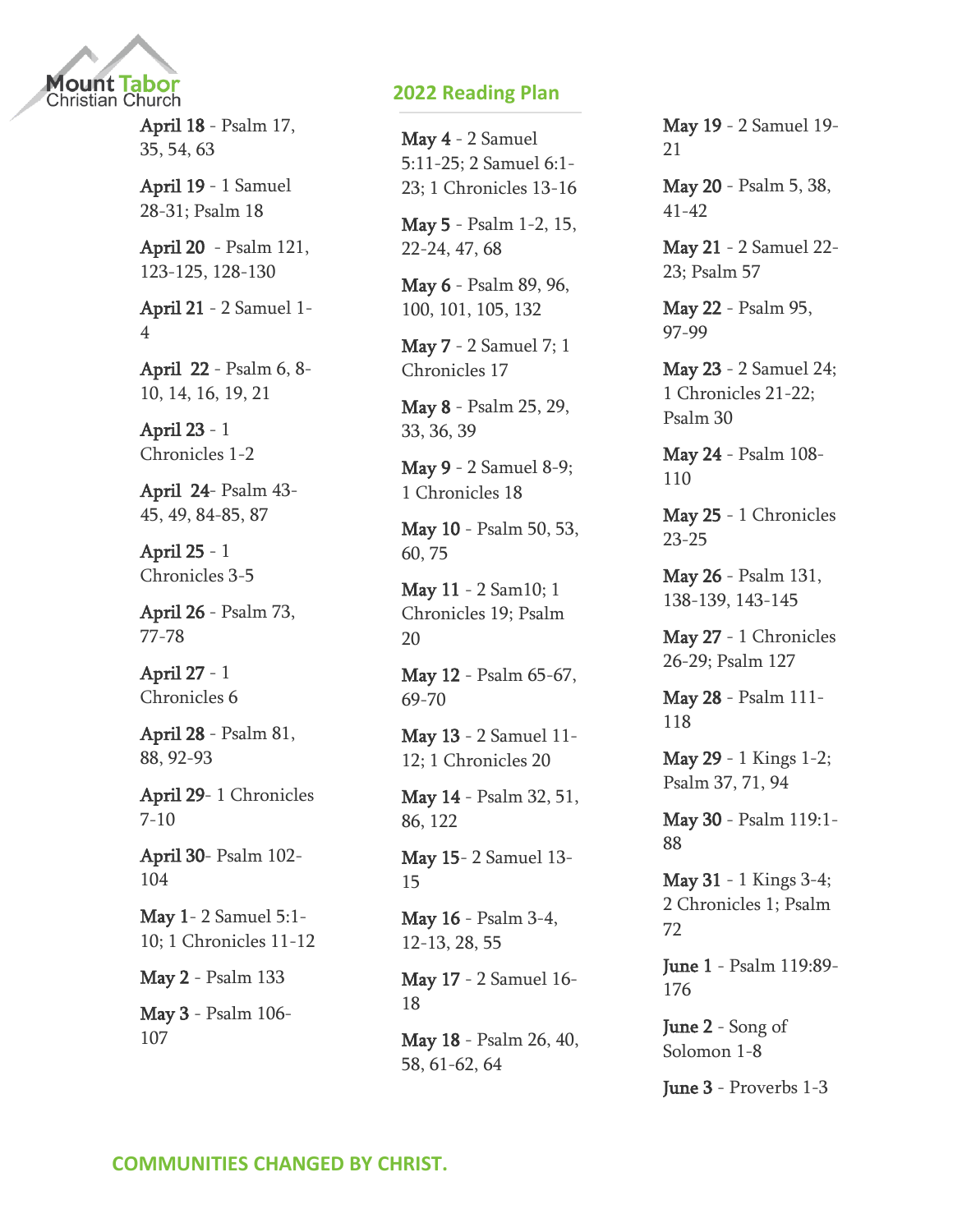

June 4 - [Proverbs 4-6](https://www.biblestudytools.com/passage/?q=Proverbs+4:1-27;+Proverbs+5:1-23;+Proverbs+6:1-35) June 5 - [Proverbs 7-9](https://www.biblestudytools.com/passage/?q=Proverbs+7:1-27;+Proverbs+8:1-36;+Proverbs+9:1-18) June 6 - [Proverbs 10-](https://www.biblestudytools.com/passage/?q=Proverbs+10:1-32;+Proverbs+11:1-31;+Proverbs+12:1-28) [12](https://www.biblestudytools.com/passage/?q=Proverbs+10:1-32;+Proverbs+11:1-31;+Proverbs+12:1-28) June 7 - [Proverbs 13-](https://www.biblestudytools.com/passage/?q=Proverbs+13:1-25;+Proverbs+14:1-35;+Proverbs+15:1-33) [15](https://www.biblestudytools.com/passage/?q=Proverbs+13:1-25;+Proverbs+14:1-35;+Proverbs+15:1-33) June 8 - [Proverbs 16-](https://www.biblestudytools.com/passage/?q=Proverbs+16:1-33;+Proverbs+17:1-28;+Proverbs+18:1-24) [18](https://www.biblestudytools.com/passage/?q=Proverbs+16:1-33;+Proverbs+17:1-28;+Proverbs+18:1-24) June 9 - [Proverbs 19-](https://www.biblestudytools.com/passage/?q=Proverbs+19:1-29;+Proverbs+20:1-30;+Proverbs+21:1-31) [21](https://www.biblestudytools.com/passage/?q=Proverbs+19:1-29;+Proverbs+20:1-30;+Proverbs+21:1-31) June 10 - [Proverbs 22-](https://www.biblestudytools.com/passage/?q=Proverbs+22:1-29;+Proverbs+23:1-35;+Proverbs+24:1-34) [24](https://www.biblestudytools.com/passage/?q=Proverbs+22:1-29;+Proverbs+23:1-35;+Proverbs+24:1-34) **June 11** - 1 Kings 5-6; [2 Chronicles 2-3](https://www.biblestudytools.com/passage/?q=1+Kings+5:1-18;+1+Kings+6:1-38;+2+Chronicles+2:1-18;+2+Chronicles+3:1-17) June 12 - [1 Kings 7; 2](https://www.biblestudytools.com/passage/?q=1+Kings+7:1-51;+2+Chronicles+4:1-22)  [Chronicles 4](https://www.biblestudytools.com/passage/?q=1+Kings+7:1-51;+2+Chronicles+4:1-22) June 13 - [1 Kings 8; 2](https://www.biblestudytools.com/passage/?q=1+Kings+8:1-66;+2+Chronicles+5:1-14)  [Chronicles 5](https://www.biblestudytools.com/passage/?q=1+Kings+8:1-66;+2+Chronicles+5:1-14) June 14 - 2 Chronicles [6-7; Psalm 136](https://www.biblestudytools.com/passage/?q=2+Chronicles+6:1-42;+2+Chronicles+7:1-22;+Psalms+136:1-26) June 15 - [Psalm 134,](https://www.biblestudytools.com/passage/?q=Psalms+134:1-21;+Psalms+146:1-11;+Psalms+147:1-20;+Psalms+148:1-14;+Psalms+149:1-9;+Psalms+150:1-6)  [146-150](https://www.biblestudytools.com/passage/?q=Psalms+134:1-21;+Psalms+146:1-11;+Psalms+147:1-20;+Psalms+148:1-14;+Psalms+149:1-9;+Psalms+150:1-6) June 16 - [1 Kings 9; 2](https://www.biblestudytools.com/passage/?q=1+Kings+9:1-28;+2+Chronicles+8:1-18)  [Chronicles 8](https://www.biblestudytools.com/passage/?q=1+Kings+9:1-28;+2+Chronicles+8:1-18) June 17 - [Proverbs 25-](https://www.biblestudytools.com/passage/?q=Proverbs+25:1-28;+Proverbs+26:1-28) [26](https://www.biblestudytools.com/passage/?q=Proverbs+25:1-28;+Proverbs+26:1-28) June 18 - [Proverbs 27-](https://www.biblestudytools.com/passage/?q=Proverbs+27:1-27;+Proverbs+28:1-28;+Proverbs+29:1-27) [29](https://www.biblestudytools.com/passage/?q=Proverbs+27:1-27;+Proverbs+28:1-28;+Proverbs+29:1-27) June 19 - [Ecclesiastes](https://www.biblestudytools.com/passage/?q=Ecclesiastes+1:1-18;+Ecclesiastes+2:1-26;+Ecclesiastes+3:1-22;+Ecclesiastes+4:1-17;+Ecclesiastes+5:1-20;+Ecclesiastes+6:1-12)  [1-6](https://www.biblestudytools.com/passage/?q=Ecclesiastes+1:1-18;+Ecclesiastes+2:1-26;+Ecclesiastes+3:1-22;+Ecclesiastes+4:1-17;+Ecclesiastes+5:1-20;+Ecclesiastes+6:1-12) June 20 - [Ecclesiastes](https://www.biblestudytools.com/passage/?q=Ecclesiastes+7:1-30;+Ecclesiastes+8:1-17;+Ecclesiastes+9:1-18;+Ecclesiastes+10:1-20;+Ecclesiastes+11:1-10;+Ecclesiastes+12:1-16)  [7-12](https://www.biblestudytools.com/passage/?q=Ecclesiastes+7:1-30;+Ecclesiastes+8:1-17;+Ecclesiastes+9:1-18;+Ecclesiastes+10:1-20;+Ecclesiastes+11:1-10;+Ecclesiastes+12:1-16)

# **2022 Reading Plan**

**June 21** - [1 Kings 10-](https://www.biblestudytools.com/passage/?q=1+Kings+10:1-29;+1+Kings+11:1-43;+2+Chronicles+9:1-31) [11; 2 Chronicles 9](https://www.biblestudytools.com/passage/?q=1+Kings+10:1-29;+1+Kings+11:1-43;+2+Chronicles+9:1-31)

June 22 - [Proverbs 30-](https://www.biblestudytools.com/passage/?q=Proverbs+30:1-33;+Proverbs+31:1-31) [31](https://www.biblestudytools.com/passage/?q=Proverbs+30:1-33;+Proverbs+31:1-31)

June 23 - [1 Kings 12-](https://www.biblestudytools.com/passage/?q=1+Kings+12:1-33;+1+Kings+13:1-34;+1+Kings+14:1-31) [14](https://www.biblestudytools.com/passage/?q=1+Kings+12:1-33;+1+Kings+13:1-34;+1+Kings+14:1-31)

June 24 - [2 Chronicles](https://www.biblestudytools.com/passage/?q=2+Chronicles+10:1-19;+2+Chronicles+11:1-23;+2+Chronicles+12:1-16)  [10-12](https://www.biblestudytools.com/passage/?q=2+Chronicles+10:1-19;+2+Chronicles+11:1-23;+2+Chronicles+12:1-16)

June  $25 - 1$  Kings [15:1-24; 2 Chronicles](https://www.biblestudytools.com/passage/?q=1+Kings+15:1-24;+2+Chronicles+13:1-22;+2+Chronicles+14:1-15;+2+Chronicles+15:1-19;+2+Chronicles+16:1-14)  [13-16](https://www.biblestudytools.com/passage/?q=1+Kings+15:1-24;+2+Chronicles+13:1-22;+2+Chronicles+14:1-15;+2+Chronicles+15:1-19;+2+Chronicles+16:1-14)

**June 26** - 1 Kings [15:25-34; 1 Kings](https://www.biblestudytools.com/passage/?q=1+Kings+15:25-34;+1+Kings+16:1-34;+2+Chronicles+17:1-19)  [16:1-34; 2 Chronicles](https://www.biblestudytools.com/passage/?q=1+Kings+15:25-34;+1+Kings+16:1-34;+2+Chronicles+17:1-19)  [17](https://www.biblestudytools.com/passage/?q=1+Kings+15:25-34;+1+Kings+16:1-34;+2+Chronicles+17:1-19)

June 27 - [1 Kings 17-](https://www.biblestudytools.com/passage/?q=1+Kings+17:1-24;+1+Kings+18:1-46;+1+Kings+19:1-21) [19](https://www.biblestudytools.com/passage/?q=1+Kings+17:1-24;+1+Kings+18:1-46;+1+Kings+19:1-21)

June 28 - [1 Kings 20-](https://www.biblestudytools.com/passage/?q=1+Kings+20:1-43;+1+Kings+21:1-29) [21](https://www.biblestudytools.com/passage/?q=1+Kings+20:1-43;+1+Kings+21:1-29)

June 29 - [1 Kings 22; 2](https://www.biblestudytools.com/passage/?q=1+Kings+22:1-54;+2+Chronicles+18:1-34)  [Chronicles 18](https://www.biblestudytools.com/passage/?q=1+Kings+22:1-54;+2+Chronicles+18:1-34)

June 30 - [2 Chronicles](https://www.biblestudytools.com/passage/?q=2+Chronicles+19:1-11;+2+Chronicles+20:1-37;+2+Chronicles+21:1-20;+2+Chronicles+22:1-12;+2+Chronicles+23:1-21)  [19-23](https://www.biblestudytools.com/passage/?q=2+Chronicles+19:1-11;+2+Chronicles+20:1-37;+2+Chronicles+21:1-20;+2+Chronicles+22:1-12;+2+Chronicles+23:1-21)

July 1- Obadiah; [Psalm 82-83](https://www.biblestudytools.com/passage/?q=Obadiah+1:1-21;+Psalms+82:1-19;+Psalms+83:1-19)

July 2 - [2 Kings 1-4](https://www.biblestudytools.com/passage/?q=2+Kings+1:1-18;+2+Kings+2:1-25;+2+Kings+3:1-27;+2+Kings+4:1-44)

July 3 - [2 Kings 5-8](https://www.biblestudytools.com/passage/?q=2+Kings+5:1-27;+2+Kings+6:1-33;+2+Kings+7:1-20;+2+Kings+8:1-29)

July 4 - [2 Kings 9-11](https://www.biblestudytools.com/passage/?q=2+Kings+9:1-37;+2+Kings+10:1-36;+2+Kings+11:1-21)

July 5 - [2 Kings 12-13;](https://www.biblestudytools.com/passage/?q=2+Kings+12:1-21;+2+Kings+13:1-25;+2+Chronicles+24:1-27)  [2 Chronicles 24](https://www.biblestudytools.com/passage/?q=2+Kings+12:1-21;+2+Kings+13:1-25;+2+Chronicles+24:1-27)

July 6 - [2 Kings 14; 2](https://www.biblestudytools.com/passage/?q=2+Kings+14:1-29;+2+Chronicles+25:1-28)  [Chronicles 25](https://www.biblestudytools.com/passage/?q=2+Kings+14:1-29;+2+Chronicles+25:1-28)

July 7 - [Jonah 1-4](https://www.biblestudytools.com/passage/?q=Jonah+1:1-17;+Jonah+2:1-11;+Jonah+3:1-10;+Jonah+4:1-11)

July 8 - [2 Kings 15; 2](https://www.biblestudytools.com/passage/?q=2+Kings+15:1-38;+2+Chronicles+26:1-23)  [Chronicles 26](https://www.biblestudytools.com/passage/?q=2+Kings+15:1-38;+2+Chronicles+26:1-23)

July 9 - [Isaiah 1-4](https://www.biblestudytools.com/passage/?q=Isaiah+1:1-31;+Isaiah+2:1-22;+Isaiah+3:1-26;+Isaiah+4:1-6)

July 10 - [Isaiah 5-8](https://www.biblestudytools.com/passage/?q=Isaiah+5:1-30;+Isaiah+6:1-13;+Isaiah+7:1-25;+Isaiah+8:1-23)

July 11 - [Amos 1-5](https://www.biblestudytools.com/passage/?q=Amos+1:1-15;+Amos+2:1-16;+Amos+3:1-15;+Amos+4:1-13;+Amos+5:1-27)

July 12 - [Amos 6-9](https://www.biblestudytools.com/passage/?q=Amos+6:1-15;+Amos+7:1-114;+Amos+8:1-14;+Amos+9:1-15)

July 13 - [2 Chronicles](https://www.biblestudytools.com/passage/?q=2+Chronicles+27:1-9;+Isaiah+9:1-21;+Isaiah+10:1-34;+Isaiah+11:1-16;+Isaiah+12:1-6)  [27; Isaiah 9-12](https://www.biblestudytools.com/passage/?q=2+Chronicles+27:1-9;+Isaiah+9:1-21;+Isaiah+10:1-34;+Isaiah+11:1-16;+Isaiah+12:1-6)

July 14 - [Micah 1-7](https://www.biblestudytools.com/passage/?q=Micah+1:1-16;+Micah+2:1-13;+Micah+3:1-12;+Micah+4:1-13;+Micah+5:1-15;+Micah+6:1-16;+Micah+7:1-20)

July 15 - [2 Chronicles](https://www.biblestudytools.com/passage/?q=2+Chronicles+28:1-27;+2+Kings+16:1-20;+2+Kings+17:1-41)  [28; 2 Kings 16-17](https://www.biblestudytools.com/passage/?q=2+Chronicles+28:1-27;+2+Kings+16:1-20;+2+Kings+17:1-41)

July 16 - [Isaiah 13-17](https://www.biblestudytools.com/passage/?q=Isaiah+13:1-22;+Isaiah+14:1-32;+Isaiah+15:1-9;+Isaiah+16:1-14;+Isaiah+17:1-14)

July 17 - [Isaiah 18-22](https://www.biblestudytools.com/passage/?q=Isaiah+18:1-7;+Isaiah+19:1-25;+Isaiah+20:1-6;+Isaiah+21:1-17;+Isaiah+22:1-25)

July 18 - [Isaiah 23-27](https://www.biblestudytools.com/passage/?q=Isaiah+23:1-18;+Isaiah+24:1-23;+Isaiah+25:1-12;+Isaiah+26:1-21;+Isaiah+27:1-13)

July 19 - [2 Kings 18:1-](https://www.biblestudytools.com/passage/?q=2+Kings+18:1-8;+2+Chronicles+29:1-36;+2+Chronicles+30:1-27;+2+Chronicles+31:1-21;+Psalms+48:1-21) [8; 2 Chronicles 29-31;](https://www.biblestudytools.com/passage/?q=2+Kings+18:1-8;+2+Chronicles+29:1-36;+2+Chronicles+30:1-27;+2+Chronicles+31:1-21;+Psalms+48:1-21)  [Psalm 48](https://www.biblestudytools.com/passage/?q=2+Kings+18:1-8;+2+Chronicles+29:1-36;+2+Chronicles+30:1-27;+2+Chronicles+31:1-21;+Psalms+48:1-21)

July 20 - [Hosea 1-7](https://www.biblestudytools.com/passage/?q=Hosea+1:1-11;+Hosea+2:1-24;+Hosea+3:1-5;+Hosea+4:1-19;+Hosea+5:1-15;+Hosea+6:1-11;+Hosea+7:1-16)

July 21 - [Hosea 8-14](https://www.biblestudytools.com/passage/?q=Hosea+8:1-14;+Hosea+9:1-17;+Hosea+10:1-15;+Hosea+11:1-12;+Hosea+12:1-15;+Hosea+13:1-16;+Hosea+14:1-10)

July 22 - [Isaiah 28-30](https://www.biblestudytools.com/passage/?q=Isaiah+28:1-29;+Isaiah+29:1-24;+Isaiah+30:1-33)

July 23 - [Isaiah 31-34](https://www.biblestudytools.com/passage/?q=Isaiah+31:1-45;+Isaiah+32:1-20;+Isaiah+33:1-24;+Isaiah+34:1-17)

July 24 - [Isaiah 35-36](https://www.biblestudytools.com/passage/?q=Isaiah+35:1-10;+Isaiah+36:1-22)

July 25 - Isaiah [37-39;](https://www.biblestudytools.com/passage/?q=Isaiah+37:1-38;+Isaiah+38:1-22;+Isaiah+39:1-8;+Psalms+76:1-21)  [Psalm 76](https://www.biblestudytools.com/passage/?q=Isaiah+37:1-38;+Isaiah+38:1-22;+Isaiah+39:1-8;+Psalms+76:1-21)

July 26 - [Isaiah 40-43](https://www.biblestudytools.com/passage/?q=Isaiah+40:1-31;+Isaiah+41:1-29;+Isaiah+42:1-25;+Isaiah+43:1-28)

July 27 - [Isaiah 44-48](https://www.biblestudytools.com/passage/?q=Isaiah+44:1-28;+Isaiah+45:1-25;+Isaiah+46:1-13;+Isaiah+47:1-15;+Isaiah+48:1-22)

July 28 - [2 Kings 18:9-](https://www.biblestudytools.com/passage/?q=2+Kings+18:9-37;+2+Kings+19:1-37;+Psalms+46:1-12;+Psalms+80:1-20;+Psalms+135:1-26) [37; 2 Kings 19:1-37;](https://www.biblestudytools.com/passage/?q=2+Kings+18:9-37;+2+Kings+19:1-37;+Psalms+46:1-12;+Psalms+80:1-20;+Psalms+135:1-26)  [Psalm 46, 80, 135](https://www.biblestudytools.com/passage/?q=2+Kings+18:9-37;+2+Kings+19:1-37;+Psalms+46:1-12;+Psalms+80:1-20;+Psalms+135:1-26)

July 29 - [Isaiah 49-53](https://www.biblestudytools.com/passage/?q=Isaiah+49:1-26;+Isaiah+50:1-11;+Isaiah+51:1-23;+Isaiah+52:1-15;+Isaiah+53:1-12)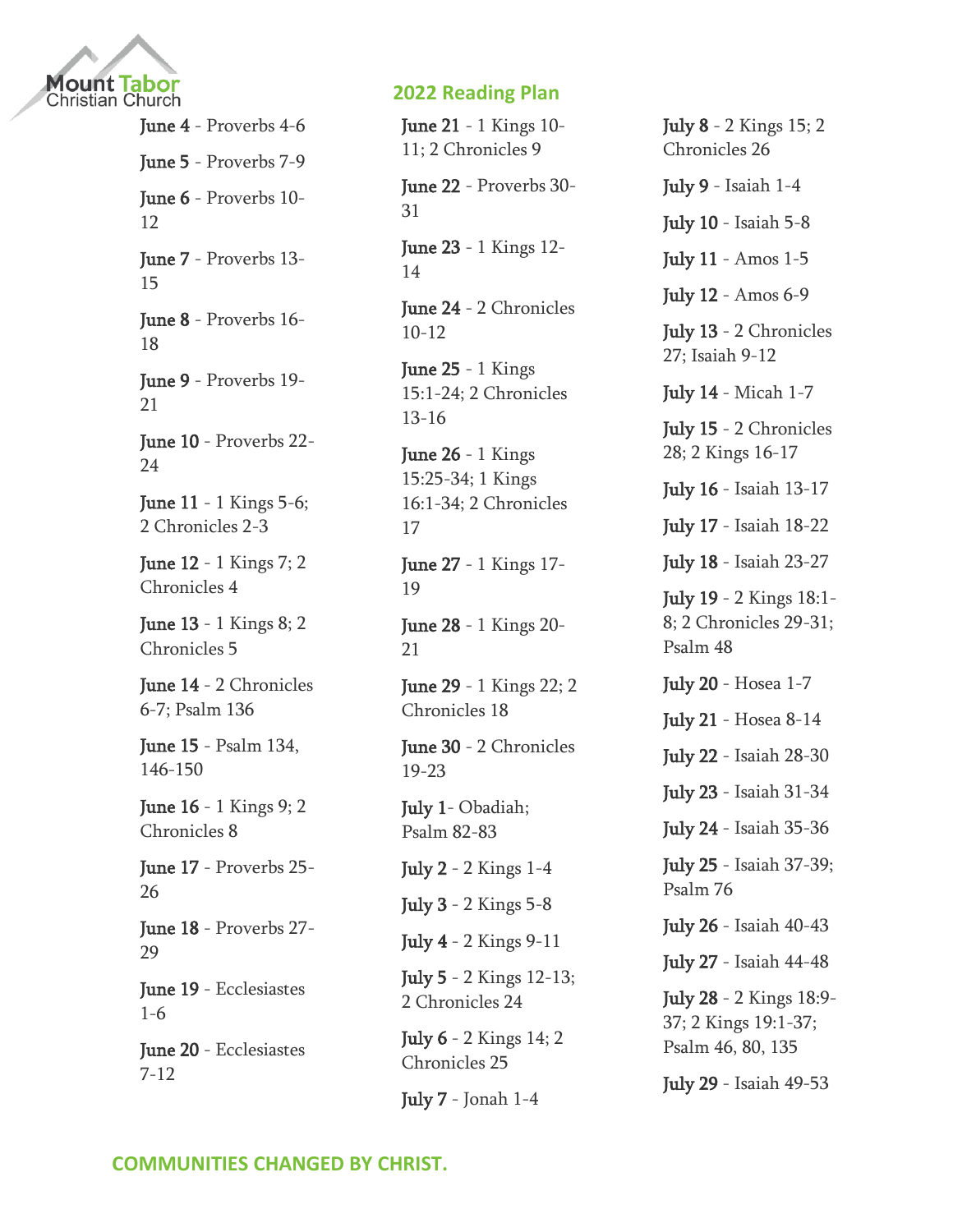

July 30 - [Isaiah 54-58](https://www.biblestudytools.com/passage/?q=Isaiah+54:1-17;+Isaiah+55:1-13;+Isaiah+56:1-12;+Isaiah+57:1-21;+Isaiah+58:1-14) July 31 - [Isaiah 59-63](https://www.biblestudytools.com/passage/?q=Isaiah+59:1-21;+Isaiah+60:1-22;+Isaiah+61:1-11;+Isaiah+62:1-12;+Isaiah+63:1-19) August 1 - [Isaiah 64-](https://www.biblestudytools.com/passage/?q=Isaiah+64:1-12;+Isaiah+65:1-25;+Isaiah+66:1-24) [66](https://www.biblestudytools.com/passage/?q=Isaiah+64:1-12;+Isaiah+65:1-25;+Isaiah+66:1-24) August 2 - [2 Kings 20-](https://www.biblestudytools.com/passage/?q=2+Kings+20:1-21;+2+Kings+21:1-26) [21](https://www.biblestudytools.com/passage/?q=2+Kings+20:1-21;+2+Kings+21:1-26) August 3 - [2](https://www.biblestudytools.com/passage/?q=2+Chronicles+32:1-33;+2+Chronicles+33:1-25)  [Chronicles 32-33](https://www.biblestudytools.com/passage/?q=2+Chronicles+32:1-33;+2+Chronicles+33:1-25) August 4 - [Nahum 1-3](https://www.biblestudytools.com/passage/?q=Nahum+1:1-15;+Nahum+2:1-13;+Nahum+3:1-19) August 5 - [2 Kings 22-](https://www.biblestudytools.com/passage/?q=2+Kings+22:1-20;+2+Kings+23:1-37;+2+Chronicles+34:1-33;+2+Chronicles+35:1-27) [23; 2 Chronicles 34-35](https://www.biblestudytools.com/passage/?q=2+Kings+22:1-20;+2+Kings+23:1-37;+2+Chronicles+34:1-33;+2+Chronicles+35:1-27) August 6 - [Zephaniah](https://www.biblestudytools.com/passage/?q=Zephaniah+1:1-18;+Zephaniah+2:1-15;+Zephaniah+3:1-20)  [1-3](https://www.biblestudytools.com/passage/?q=Zephaniah+1:1-18;+Zephaniah+2:1-15;+Zephaniah+3:1-20) August 7 - [Jeremiah 1-](https://www.biblestudytools.com/passage/?q=Jeremiah+1:1-19;+Jeremiah+2:1-37;+Jeremiah+3:1-25) [3](https://www.biblestudytools.com/passage/?q=Jeremiah+1:1-19;+Jeremiah+2:1-37;+Jeremiah+3:1-25) August 8 - [Jeremiah 4-](https://www.biblestudytools.com/passage/?q=Jeremiah+4:1-31;+Jeremiah+5:1-31;+Jeremiah+6:1-30) [6](https://www.biblestudytools.com/passage/?q=Jeremiah+4:1-31;+Jeremiah+5:1-31;+Jeremiah+6:1-30) August 9 - [Jeremiah 7-](https://www.biblestudytools.com/passage/?q=Jeremiah+7:1-34;+Jeremiah+8:1-22;+Jeremiah+9:1-26) [9](https://www.biblestudytools.com/passage/?q=Jeremiah+7:1-34;+Jeremiah+8:1-22;+Jeremiah+9:1-26) August 10 - [Jeremiah](https://www.biblestudytools.com/passage/?q=Jeremiah+10:1-25;+Jeremiah+11:1-23;+Jeremiah+12:1-17;+Jeremiah+13:1-27)  [10-13](https://www.biblestudytools.com/passage/?q=Jeremiah+10:1-25;+Jeremiah+11:1-23;+Jeremiah+12:1-17;+Jeremiah+13:1-27) August 11 - [Jeremiah](https://www.biblestudytools.com/passage/?q=Jeremiah+14:1-22;+Jeremiah+15:1-21;+Jeremiah+16:1-21;+Jeremiah+17:1-27)  [14-17](https://www.biblestudytools.com/passage/?q=Jeremiah+14:1-22;+Jeremiah+15:1-21;+Jeremiah+16:1-21;+Jeremiah+17:1-27) August 12 - [Jeremiah](https://www.biblestudytools.com/passage/?q=Jeremiah+18:1-23;+Jeremiah+19:1-15;+Jeremiah+20:1-18;+Jeremiah+21:1-14;+Jeremiah+22:1-30)  [18-22](https://www.biblestudytools.com/passage/?q=Jeremiah+18:1-23;+Jeremiah+19:1-15;+Jeremiah+20:1-18;+Jeremiah+21:1-14;+Jeremiah+22:1-30) August 13 - [Jeremiah](https://www.biblestudytools.com/passage/?q=Jeremiah+23:1-40;+Jeremiah+24:1-10;+Jeremiah+25:1-38)  [23-25](https://www.biblestudytools.com/passage/?q=Jeremiah+23:1-40;+Jeremiah+24:1-10;+Jeremiah+25:1-38) August 14 - [Jeremiah](https://www.biblestudytools.com/passage/?q=Jeremiah+26:1-24;+Jeremiah+27:1-22;+Jeremiah+28:1-17;+Jeremiah+29:1-32)  [26-29](https://www.biblestudytools.com/passage/?q=Jeremiah+26:1-24;+Jeremiah+27:1-22;+Jeremiah+28:1-17;+Jeremiah+29:1-32) August 15 - [Jeremiah](https://www.biblestudytools.com/passage/?q=Jeremiah+30:1-24;+Jeremiah+31:1-40)  [30-31](https://www.biblestudytools.com/passage/?q=Jeremiah+30:1-24;+Jeremiah+31:1-40)

### **2022 Reading Plan**

August 16 - [Jeremiah](https://www.biblestudytools.com/passage/?q=Jeremiah+32:1-44;+Jeremiah+33:1-26;+Jeremiah+34:1-22)  [32-34](https://www.biblestudytools.com/passage/?q=Jeremiah+32:1-44;+Jeremiah+33:1-26;+Jeremiah+34:1-22)

August 17 - [Jeremiah](https://www.biblestudytools.com/passage/?q=Jeremiah+35:1-19;+Jeremiah+36:1-32;+Jeremiah+37:1-21)  [35-37](https://www.biblestudytools.com/passage/?q=Jeremiah+35:1-19;+Jeremiah+36:1-32;+Jeremiah+37:1-21)

August 18 - [Jeremiah](https://www.biblestudytools.com/passage/?q=Jeremiah+38:1-28;+Jeremiah+39:1-18;+Jeremiah+40:1-16;+Psalms+74:1-23;+Psalms+79:1-20)  [38-40; Psalm 74, 79](https://www.biblestudytools.com/passage/?q=Jeremiah+38:1-28;+Jeremiah+39:1-18;+Jeremiah+40:1-16;+Psalms+74:1-23;+Psalms+79:1-20)

August 19 - [2 Kings](https://www.biblestudytools.com/passage/?q=2+Kings+24:1-20;+2+Kings+25:1-30;+2+Chronicles+36:1-23)  [24-25; 2 Chronicles 36](https://www.biblestudytools.com/passage/?q=2+Kings+24:1-20;+2+Kings+25:1-30;+2+Chronicles+36:1-23)

August 20 - [Habakkuk](https://www.biblestudytools.com/passage/?q=Habakkuk+1:1-17;+Habakkuk+2:1-20;+Habakkuk+3:1-19)  [1-3](https://www.biblestudytools.com/passage/?q=Habakkuk+1:1-17;+Habakkuk+2:1-20;+Habakkuk+3:1-19)

August 21 - [Jeremiah](https://www.biblestudytools.com/passage/?q=Jeremiah+41:1-18;+Jeremiah+42:1-22;+Jeremiah+43:1-13;+Jeremiah+44:1-30;+Jeremiah+45:1-5)  [41-45](https://www.biblestudytools.com/passage/?q=Jeremiah+41:1-18;+Jeremiah+42:1-22;+Jeremiah+43:1-13;+Jeremiah+44:1-30;+Jeremiah+45:1-5)

August 22 - [Jeremiah](https://www.biblestudytools.com/passage/?q=Jeremiah+46:1-28;+Jeremiah+47:1-7;+Jeremiah+48:1-47)  [46-48](https://www.biblestudytools.com/passage/?q=Jeremiah+46:1-28;+Jeremiah+47:1-7;+Jeremiah+48:1-47)

August 23 - [Jeremiah](https://www.biblestudytools.com/passage/?q=Jeremiah+49:1-39;+Jeremiah+50:1-46)  [49-50](https://www.biblestudytools.com/passage/?q=Jeremiah+49:1-39;+Jeremiah+50:1-46)

August 24 - [Jeremiah](https://www.biblestudytools.com/passage/?q=Jeremiah+51:1-64;+Jeremiah+52:1-745)  [51-52](https://www.biblestudytools.com/passage/?q=Jeremiah+51:1-64;+Jeremiah+52:1-745)

August 25 - [Lamentations](https://www.biblestudytools.com/passage/?q=Lamentations+1:1-22;+Lamentations+2:1-22;+Lamentations+3:1-36) 1; [Lamentations 2;](https://www.biblestudytools.com/passage/?q=Lamentations+1:1-22;+Lamentations+2:1-22;+Lamentations+3:1-36)  [Lamentations 3:1-36](https://www.biblestudytools.com/passage/?q=Lamentations+1:1-22;+Lamentations+2:1-22;+Lamentations+3:1-36)

August 26 - [Lamentations 3:37-](https://www.biblestudytools.com/passage/?q=Lamentations+3:37-66;+Lamentations+4:1-22;+Lamentations+5:1-22) [66; Lamentations 4;](https://www.biblestudytools.com/passage/?q=Lamentations+3:37-66;+Lamentations+4:1-22;+Lamentations+5:1-22)  [Lamentations 5:1-22](https://www.biblestudytools.com/passage/?q=Lamentations+3:37-66;+Lamentations+4:1-22;+Lamentations+5:1-22)

August 27 - [Ezekiel 1-](https://www.biblestudytools.com/passage/?q=Ezekiel+1:1-28;+Ezekiel+2:1-10;+Ezekiel+3:1-27;+Ezekiel+4:1-17) [4](https://www.biblestudytools.com/passage/?q=Ezekiel+1:1-28;+Ezekiel+2:1-10;+Ezekiel+3:1-27;+Ezekiel+4:1-17)

August 28 - [Ezekiel 5-](https://www.biblestudytools.com/passage/?q=Ezekiel+5:1-17;+Ezekiel+6:1-14;+Ezekiel+7:1-27;+Ezekiel+8:1-18) [8](https://www.biblestudytools.com/passage/?q=Ezekiel+5:1-17;+Ezekiel+6:1-14;+Ezekiel+7:1-27;+Ezekiel+8:1-18)

August 29 - [Ezekiel 9-](https://www.biblestudytools.com/passage/?q=Ezekiel+9:1-11;+Ezekiel+10:1-22;+Ezekiel+11:1-25;+Ezekiel+12:1-28) [12](https://www.biblestudytools.com/passage/?q=Ezekiel+9:1-11;+Ezekiel+10:1-22;+Ezekiel+11:1-25;+Ezekiel+12:1-28)

August 30 - [Ezekiel](https://www.biblestudytools.com/passage/?q=Ezekiel+13:1-23;+Ezekiel+14:1-23;+Ezekiel+15:1-8)  [13-15](https://www.biblestudytools.com/passage/?q=Ezekiel+13:1-23;+Ezekiel+14:1-23;+Ezekiel+15:1-8)

August 31 - [Ezekiel](https://www.biblestudytools.com/passage/?q=Ezekiel+16:1-63;+Ezekiel+17:1-24)  [16-17](https://www.biblestudytools.com/passage/?q=Ezekiel+16:1-63;+Ezekiel+17:1-24)

September 1 - [Ezekiel](https://www.biblestudytools.com/passage/?q=Ezekiel+18:1-32;+Ezekiel+19:1-14)  [18-19](https://www.biblestudytools.com/passage/?q=Ezekiel+18:1-32;+Ezekiel+19:1-14)

September 2 - [Ezekiel](https://www.biblestudytools.com/passage/?q=Ezekiel+20:1-49;+Ezekiel+21:1-37)  [20-21](https://www.biblestudytools.com/passage/?q=Ezekiel+20:1-49;+Ezekiel+21:1-37)

September 3 - [Ezekiel](https://www.biblestudytools.com/passage/?q=Ezekiel+22:1-31;+Ezekiel+23:1-49)  [22-23](https://www.biblestudytools.com/passage/?q=Ezekiel+22:1-31;+Ezekiel+23:1-49)

September 4 - [Ezekiel](https://www.biblestudytools.com/passage/?q=Ezekiel+24:1-27;+Ezekiel+25:1-17;+Ezekiel+26:1-21;+Ezekiel+27:1-36)  [24-27](https://www.biblestudytools.com/passage/?q=Ezekiel+24:1-27;+Ezekiel+25:1-17;+Ezekiel+26:1-21;+Ezekiel+27:1-36)

September 5 - [Ezekiel](https://www.biblestudytools.com/passage/?q=Ezekiel+28:1-26;+Ezekiel+29:1-21;+Ezekiel+30:1-26;+Ezekiel+31:1-18)  [28-31](https://www.biblestudytools.com/passage/?q=Ezekiel+28:1-26;+Ezekiel+29:1-21;+Ezekiel+30:1-26;+Ezekiel+31:1-18)

September 6 - [Ezekiel](https://www.biblestudytools.com/passage/?q=Ezekiel+32:1-32;+Ezekiel+33:1-46;+Ezekiel+34:1-48)  [32-34](https://www.biblestudytools.com/passage/?q=Ezekiel+32:1-32;+Ezekiel+33:1-46;+Ezekiel+34:1-48)

September 7 - [Ezekiel](https://www.biblestudytools.com/passage/?q=Ezekiel+35:1-15;+Ezekiel+36:1-38;+Ezekiel+37:1-28)  [35-37](https://www.biblestudytools.com/passage/?q=Ezekiel+35:1-15;+Ezekiel+36:1-38;+Ezekiel+37:1-28)

September 8 - [Ezekiel](https://www.biblestudytools.com/passage/?q=Ezekiel+38:1-23;+Ezekiel+39:1-29)  [38-39](https://www.biblestudytools.com/passage/?q=Ezekiel+38:1-23;+Ezekiel+39:1-29)

September 9 - [Ezekiel](https://www.biblestudytools.com/passage/?q=Ezekiel+40:1-49;+Ezekiel+41:1-26)  [40-41](https://www.biblestudytools.com/passage/?q=Ezekiel+40:1-49;+Ezekiel+41:1-26)

September 10 - [Ezekiel 42-43](https://www.biblestudytools.com/passage/?q=Ezekiel+42:1-20;+Ezekiel+43:1-27)

September 11 - [Ezekiel 44-45](https://www.biblestudytools.com/passage/?q=Ezekiel+44:1-31;+Ezekiel+45:1-25)

September 12 - [Ezekiel 46-48](https://www.biblestudytools.com/passage/?q=Ezekiel+46:1-24;+Ezekiel+47:1-23;+Ezekiel+48:1-35)

September 13 - [Joel 1-](https://www.biblestudytools.com/passage/?q=Joel+1:1-20;+Joel+2:1-32;+Joel+3:1-21) [3](https://www.biblestudytools.com/passage/?q=Joel+1:1-20;+Joel+2:1-32;+Joel+3:1-21)

September 14 - [Daniel](https://www.biblestudytools.com/passage/?q=Daniel+1:1-21;+Daniel+2:1-49;+Daniel+3:1-34)  [1-3](https://www.biblestudytools.com/passage/?q=Daniel+1:1-21;+Daniel+2:1-49;+Daniel+3:1-34)

September 15 - [Daniel](https://www.biblestudytools.com/passage/?q=Daniel+4:1-37;+Daniel+5:1-31;+Daniel+6:1-28)  [4-6](https://www.biblestudytools.com/passage/?q=Daniel+4:1-37;+Daniel+5:1-31;+Daniel+6:1-28)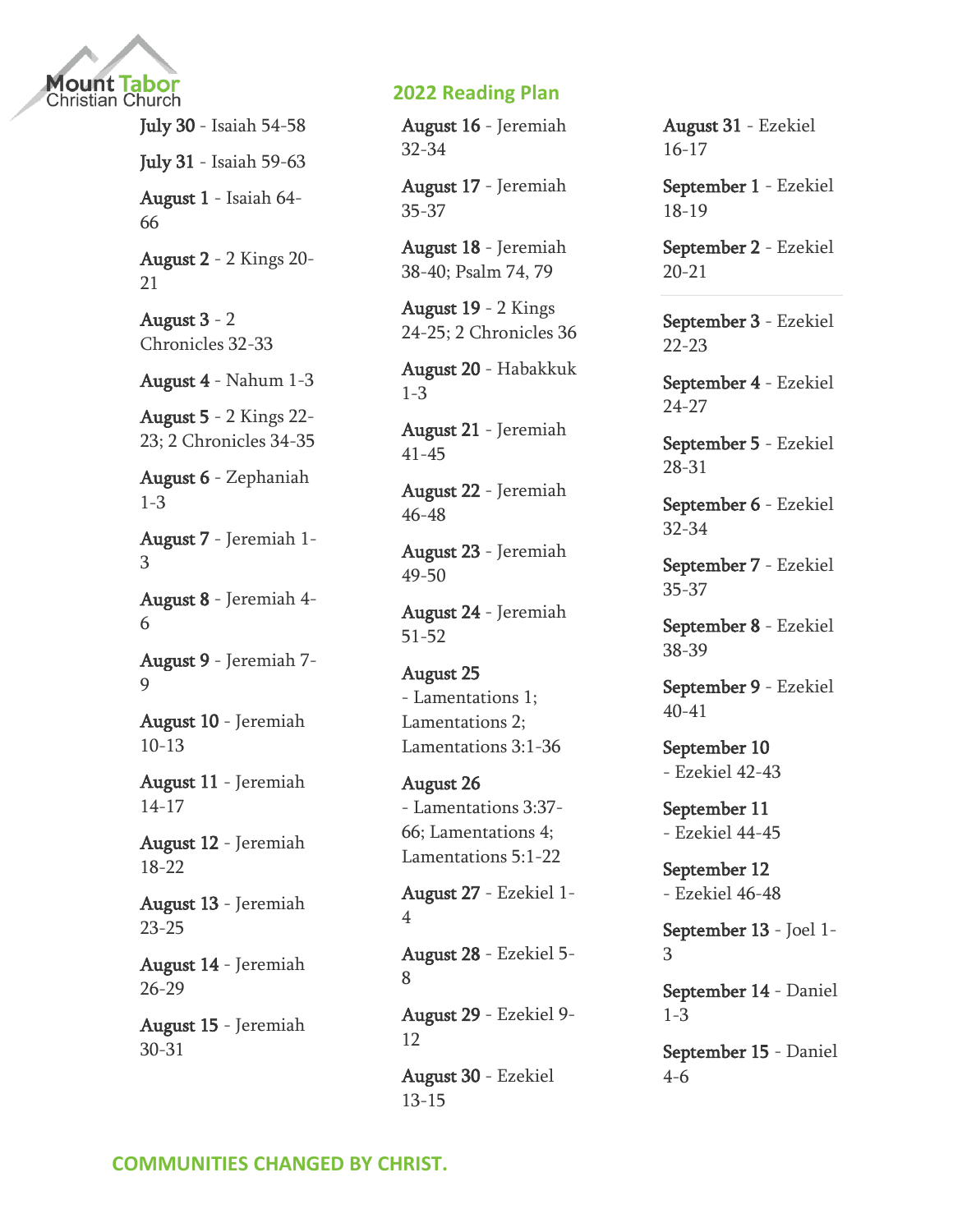

September 16 - [Daniel](https://www.biblestudytools.com/passage/?q=Daniel+7:1-28;+Daniel+8:1-27;+Daniel+9:1-27)  [7-9](https://www.biblestudytools.com/passage/?q=Daniel+7:1-28;+Daniel+8:1-27;+Daniel+9:1-27)

September 17 - [Daniel](https://www.biblestudytools.com/passage/?q=Daniel+10:1-21;+Daniel+11:1-45;+Daniel+12:1-13)  [10-12](https://www.biblestudytools.com/passage/?q=Daniel+10:1-21;+Daniel+11:1-45;+Daniel+12:1-13)

September 18 - [Ezra](https://www.biblestudytools.com/passage/?q=Ezra+1:1-11;+Ezra+2:1-70;+Ezra+3:1-13)  [1-3](https://www.biblestudytools.com/passage/?q=Ezra+1:1-11;+Ezra+2:1-70;+Ezra+3:1-13)

September 19 - [Ezra](https://www.biblestudytools.com/passage/?q=Ezra+4:1-24;+Ezra+5:1-17;+Ezra+6:1-22;+Psalms+137:1-9)  [4-6; Psalm 137](https://www.biblestudytools.com/passage/?q=Ezra+4:1-24;+Ezra+5:1-17;+Ezra+6:1-22;+Psalms+137:1-9)

September 20 - [Haggai](https://www.biblestudytools.com/passage/?q=Haggai+1:1-15;+Haggai+2:1-24)  [1-2](https://www.biblestudytools.com/passage/?q=Haggai+1:1-15;+Haggai+2:1-24)

September 21 - [Zechariah 1-7](https://www.biblestudytools.com/passage/?q=Zechariah+1:1-21;+Zechariah+2:1-13;+Zechariah+3:1-10;+Zechariah+4:1-14;+Zechariah+5:1-11;+Zechariah+6:1-15;+Zechariah+7:1-14)

September 22 - [Zechariah 8-14](https://www.biblestudytools.com/passage/?q=Zechariah+8:1-23;+Zechariah+9:1-17;+Zechariah+10:1-12;+Zechariah+11:1-114;+Zechariah+12:1-14;+Zechariah+13:1-9;+Zechariah+14:1-21)

September 23 - [Esther](https://www.biblestudytools.com/passage/?q=Esther+1:1-22;+Esther+2:1-23;+Esther+3:1-15;+Esther+4:1-17;+Esther+5:1-14)  [1-5](https://www.biblestudytools.com/passage/?q=Esther+1:1-22;+Esther+2:1-23;+Esther+3:1-15;+Esther+4:1-17;+Esther+5:1-14)

September 24 - [Esther](https://www.biblestudytools.com/passage/?q=Esther+6:1-14;+Esther+7:1-10;+Esther+8:1-17;+Esther+9:1-32;+Esther+10:1-3)  [6-10](https://www.biblestudytools.com/passage/?q=Esther+6:1-14;+Esther+7:1-10;+Esther+8:1-17;+Esther+9:1-32;+Esther+10:1-3)

September 25 - [Ezra](https://www.biblestudytools.com/passage/?q=Ezra+7:1-28;+Ezra+8:1-36;+Ezra+9:1-15;+Ezra+10:1-44)  [7-10](https://www.biblestudytools.com/passage/?q=Ezra+7:1-28;+Ezra+8:1-36;+Ezra+9:1-15;+Ezra+10:1-44)

September 26 - [Nehemiah 1-5](https://www.biblestudytools.com/passage/?q=Nehemiah+1:1-11;+Nehemiah+2:1-20;+Nehemiah+3:1-32;+Nehemiah+4:1-23;+Nehemiah+5:1-19)

September 27 - [Nehemiah 6-7](https://www.biblestudytools.com/passage/?q=Nehemiah+6:1-19;+Nehemiah+7:1-73)

September 28 - [Nehemiah 8-10](https://www.biblestudytools.com/passage/?q=Nehemiah+8:1-18;+Nehemiah+9:1-38;+Nehemiah+10:1-39)

September 29 - [Nehemiah 11-13;](https://www.biblestudytools.com/passage/?q=Nehemiah+11:1-36;+Nehemiah+12:1-47;+Nehemiah+13:1-31;+Psalms+126:1-6)  [Psalm 126](https://www.biblestudytools.com/passage/?q=Nehemiah+11:1-36;+Nehemiah+12:1-47;+Nehemiah+13:1-31;+Psalms+126:1-6)

September 30 - [Malachi 1-4](https://www.biblestudytools.com/passage/?q=Malachi+1:1-14;+Malachi+2:1-17;+Malachi+3:1-18;+Malachi+4:1-6)

October 1 - [Luke 1;](https://www.biblestudytools.com/passage/?q=Luke+1:1-80;+John+1:1-14)  [John 1:1-14](https://www.biblestudytools.com/passage/?q=Luke+1:1-80;+John+1:1-14)

## **2022 Reading Plan**

October 2 - [Matthew](https://www.biblestudytools.com/passage/?q=Matthew+1:1-25;+Luke+2:1-38)  [1; Luke 2:1-38](https://www.biblestudytools.com/passage/?q=Matthew+1:1-25;+Luke+2:1-38)

October 3 - [Matthew](https://www.biblestudytools.com/passage/?q=Matthew+2:1-23;+Luke+2:39-52)  [2; Luke 2:39-52](https://www.biblestudytools.com/passage/?q=Matthew+2:1-23;+Luke+2:39-52)

October 4 - [Matthew](https://www.biblestudytools.com/passage/?q=Matthew+3:1-17;+Mark+1:1-45;+Luke+3:1-38)  [3; Mark 1; Luke 3](https://www.biblestudytools.com/passage/?q=Matthew+3:1-17;+Mark+1:1-45;+Luke+3:1-38)

October 5 - [Matthew](https://www.biblestudytools.com/passage/?q=Matthew+4:1-25;+Luke+4:1-44;+Luke+5:1-39;+John+1:15-51)  [4; Luke 4-5; John](https://www.biblestudytools.com/passage/?q=Matthew+4:1-25;+Luke+4:1-44;+Luke+5:1-39;+John+1:15-51)  [1:15-51](https://www.biblestudytools.com/passage/?q=Matthew+4:1-25;+Luke+4:1-44;+Luke+5:1-39;+John+1:15-51)

October 6 - [John 2-4](https://www.biblestudytools.com/passage/?q=John+2:1-25;+John+3:1-36;+John+4:1-54)

October 7 - [Mark 2](https://www.biblestudytools.com/passage/?q=Mark+2:1-28)

October 8 - [John 5](https://www.biblestudytools.com/passage/?q=John+5:1-47)

October 9 - [Matthew](https://www.biblestudytools.com/passage/?q=Matthew+12:1-21;+Mark+3:1-35;+Luke+6:1-49)  [12:1-21; Mark 3; Luke](https://www.biblestudytools.com/passage/?q=Matthew+12:1-21;+Mark+3:1-35;+Luke+6:1-49)  [6](https://www.biblestudytools.com/passage/?q=Matthew+12:1-21;+Mark+3:1-35;+Luke+6:1-49)

October 10 - [Matthew](https://www.biblestudytools.com/passage/?q=Matthew+5:1-48;+Matthew+6:1-34;+Matthew+7:1-29)  [5-7](https://www.biblestudytools.com/passage/?q=Matthew+5:1-48;+Matthew+6:1-34;+Matthew+7:1-29)

October 11 - [Matthew](https://www.biblestudytools.com/passage/?q=Matthew+8:1-13;+Luke+7:1-50)  [8:1-13; Luke 7](https://www.biblestudytools.com/passage/?q=Matthew+8:1-13;+Luke+7:1-50)

October 12 - [Matthew](https://www.biblestudytools.com/passage/?q=Matthew+11:1-30)  [11](https://www.biblestudytools.com/passage/?q=Matthew+11:1-30)

October 13 - [Matthew](https://www.biblestudytools.com/passage/?q=Matthew+12:22-50;+Luke+11:1-54)  [12:22-50; Luke 11](https://www.biblestudytools.com/passage/?q=Matthew+12:22-50;+Luke+11:1-54)

October 14 - [Matthew](https://www.biblestudytools.com/passage/?q=Matthew+13:1-58;+Luke+8:1-56)  [13; Luke 8](https://www.biblestudytools.com/passage/?q=Matthew+13:1-58;+Luke+8:1-56)

October 15 - [Matthew](https://www.biblestudytools.com/passage/?q=Matthew+8:14-34;+Mark+4:1-41;+Mark+5:1-43)  [8:14-34; Mark 4-5](https://www.biblestudytools.com/passage/?q=Matthew+8:14-34;+Mark+4:1-41;+Mark+5:1-43)

October 16 - [Matthew](https://www.biblestudytools.com/passage/?q=Matthew+9:1-38;+Matthew+10:1-42)  [9-10](https://www.biblestudytools.com/passage/?q=Matthew+9:1-38;+Matthew+10:1-42)

October 17 - [Matthew](https://www.biblestudytools.com/passage/?q=Matthew+14:1-36;+Mark+6:1-56;+Luke+9:1-17)  [14; Mark 6; Luke 9:1-](https://www.biblestudytools.com/passage/?q=Matthew+14:1-36;+Mark+6:1-56;+Luke+9:1-17) [17](https://www.biblestudytools.com/passage/?q=Matthew+14:1-36;+Mark+6:1-56;+Luke+9:1-17)

October 18 - [John 6](https://www.biblestudytools.com/passage/?q=John+6:1-72)

October 19 - [Matthew](https://www.biblestudytools.com/passage/?q=Matthew+15:1-39;+Mark+7:1-37)  [15; Mark 7](https://www.biblestudytools.com/passage/?q=Matthew+15:1-39;+Mark+7:1-37)

October 20 - [Matthew](https://www.biblestudytools.com/passage/?q=Matthew+16:1-28;+Mark+8:1-39;+Luke+9:18-27)  [16; Mark 8; Luke 9:18-](https://www.biblestudytools.com/passage/?q=Matthew+16:1-28;+Mark+8:1-39;+Luke+9:18-27) [27](https://www.biblestudytools.com/passage/?q=Matthew+16:1-28;+Mark+8:1-39;+Luke+9:18-27)

October 21 - [Matthew](https://www.biblestudytools.com/passage/?q=Matthew+17:1-27;+Mark+9:1-51;+Luke+9:28-62)  [17; Mark 9; Luke 9:28-](https://www.biblestudytools.com/passage/?q=Matthew+17:1-27;+Mark+9:1-51;+Luke+9:28-62) [62](https://www.biblestudytools.com/passage/?q=Matthew+17:1-27;+Mark+9:1-51;+Luke+9:28-62)

October 22 - [Matthew](https://www.biblestudytools.com/passage/?q=Matthew+18:1-35)  [18](https://www.biblestudytools.com/passage/?q=Matthew+18:1-35)

October 23 - [John 7-8](https://www.biblestudytools.com/passage/?q=John+7:1-53;+John+8:1-59)

October 24 - [John 9:1-](https://www.biblestudytools.com/passage/?q=John+9:1-41;+John+10:1-21) [41; John 10:1-21](https://www.biblestudytools.com/passage/?q=John+9:1-41;+John+10:1-21)

October 25 - [Luke 10-](https://www.biblestudytools.com/passage/?q=Luke+10:1-42;+Luke+11:1-54;+John+10:22-42) [11; John 10:22-42](https://www.biblestudytools.com/passage/?q=Luke+10:1-42;+Luke+11:1-54;+John+10:22-42)

October 26 - [Luke 12-](https://www.biblestudytools.com/passage/?q=Luke+12:1-59;+Luke+13:1-35) [13](https://www.biblestudytools.com/passage/?q=Luke+12:1-59;+Luke+13:1-35)

October 27 - [Luke 14-](https://www.biblestudytools.com/passage/?q=Luke+14:1-35;+Luke+15:1-32) [15](https://www.biblestudytools.com/passage/?q=Luke+14:1-35;+Luke+15:1-32)

October 28 - [Luke 16;](https://www.biblestudytools.com/passage/?q=Luke+16:1-31;+Luke+17:1-10)  [Luke 17:1-10](https://www.biblestudytools.com/passage/?q=Luke+16:1-31;+Luke+17:1-10)

October 29 - [John 11](https://www.biblestudytools.com/passage/?q=John+11:1-57)

October 30 - [Luke](https://www.biblestudytools.com/passage/?q=Luke+17:11-37;+Luke+18:1-14)  [17:11-37; Luke 18:1-](https://www.biblestudytools.com/passage/?q=Luke+17:11-37;+Luke+18:1-14) [14](https://www.biblestudytools.com/passage/?q=Luke+17:11-37;+Luke+18:1-14)

October 31 - [Matthew](https://www.biblestudytools.com/passage/?q=Matthew+19:1-30;+Mark+10:1-53)  [19; Mark 10](https://www.biblestudytools.com/passage/?q=Matthew+19:1-30;+Mark+10:1-53)

November 1 - [Matthew 20-21](https://www.biblestudytools.com/passage/?q=Matthew+20:1-34;+Matthew+21:1-46)

November 2 - [Luke](https://www.biblestudytools.com/passage/?q=Luke+18:15-43;+Luke+19:1-48)  [18:15--43; Luke 19:1-](https://www.biblestudytools.com/passage/?q=Luke+18:15-43;+Luke+19:1-48) [48](https://www.biblestudytools.com/passage/?q=Luke+18:15-43;+Luke+19:1-48)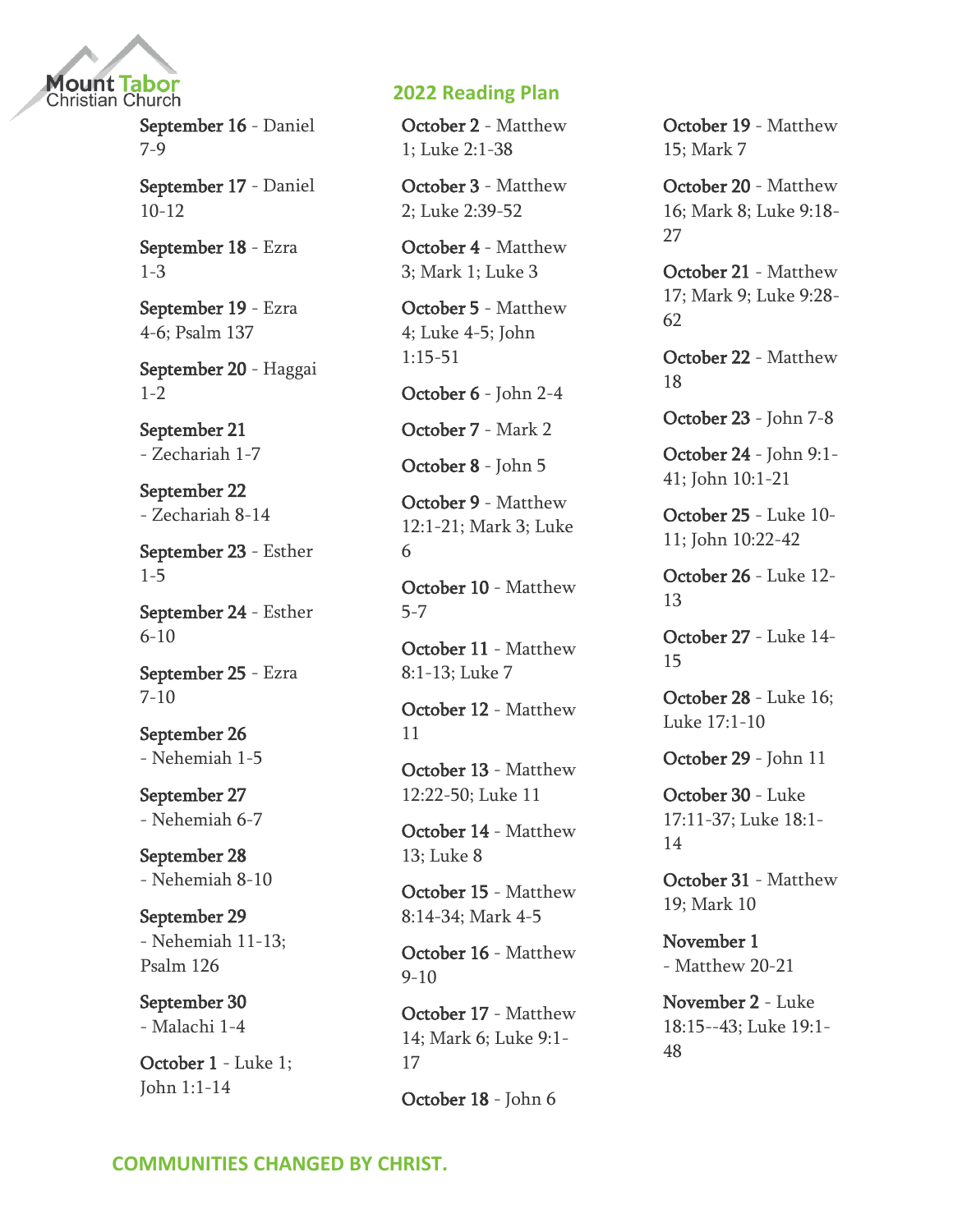

November 3 - [Mark](https://www.biblestudytools.com/passage/?q=Mark+11:1-33;+John+12:1-50)  [11; John 12](https://www.biblestudytools.com/passage/?q=Mark+11:1-33;+John+12:1-50)

November 4 - [Matthew 22; Mark](https://www.biblestudytools.com/passage/?q=Matthew+22:1-46;+Mark+12:1-44)  [12](https://www.biblestudytools.com/passage/?q=Matthew+22:1-46;+Mark+12:1-44)

November 5 - [Matthew 23; Luke](https://www.biblestudytools.com/passage/?q=Matthew+23:1-39;+Luke+20:1-47;+Luke+21:1-38)  [20-21](https://www.biblestudytools.com/passage/?q=Matthew+23:1-39;+Luke+20:1-47;+Luke+21:1-38)

November 6 - [Mark](https://www.biblestudytools.com/passage/?q=Mark+13:1-37)  [13](https://www.biblestudytools.com/passage/?q=Mark+13:1-37)

November 7 - [Matthew 24](https://www.biblestudytools.com/passage/?q=Matthew+24:1-51)

November 8 - [Matthew 25](https://www.biblestudytools.com/passage/?q=Matthew+25:1-46)

November 9 - [Matthew 26; Mark](https://www.biblestudytools.com/passage/?q=Matthew+26:1-75;+Mark+14:1-72)  [14](https://www.biblestudytools.com/passage/?q=Matthew+26:1-75;+Mark+14:1-72)

November 10 - [Luke](https://www.biblestudytools.com/passage/?q=Luke+22:1-71;+John+13:1-39)  [22; John 13](https://www.biblestudytools.com/passage/?q=Luke+22:1-71;+John+13:1-39)

November 11 - [John](https://www.biblestudytools.com/passage/?q=John+14:1-31;+John+15:1-27;+John+16:1-33;+John+17:1-26)  [14-17](https://www.biblestudytools.com/passage/?q=John+14:1-31;+John+15:1-27;+John+16:1-33;+John+17:1-26)

November 12 - [Matthew 27; Mark](https://www.biblestudytools.com/passage/?q=Matthew+27:1-66;+Mark+15:1-47)  [15](https://www.biblestudytools.com/passage/?q=Matthew+27:1-66;+Mark+15:1-47)

November 13 - [Luke](https://www.biblestudytools.com/passage/?q=Luke+23:1-56;+John+18:1-40;+John+19:1-42)  [23; John 18-19](https://www.biblestudytools.com/passage/?q=Luke+23:1-56;+John+18:1-40;+John+19:1-42)

November 14 - [Matthew 28; Mark](https://www.biblestudytools.com/passage/?q=Matthew+28:1-20;+Mark+16:1-20)  [16](https://www.biblestudytools.com/passage/?q=Matthew+28:1-20;+Mark+16:1-20)

November 15 - [Luke](https://www.biblestudytools.com/passage/?q=Luke+24:1-53;+John+20:1-31;+John+21:1-25)  [24; John 20-21](https://www.biblestudytools.com/passage/?q=Luke+24:1-53;+John+20:1-31;+John+21:1-25)

November 16 - [Acts 1-](https://www.biblestudytools.com/passage/?q=Acts+1:1-26;+Acts+2:1-47;+Acts+3:1-26) [3](https://www.biblestudytools.com/passage/?q=Acts+1:1-26;+Acts+2:1-47;+Acts+3:1-26)

#### **2022 Reading Plan**

November 17 - [Acts 4-](https://www.biblestudytools.com/passage/?q=Acts+4:1-37;+Acts+5:1-42;+Acts+6:1-15) [6](https://www.biblestudytools.com/passage/?q=Acts+4:1-37;+Acts+5:1-42;+Acts+6:1-15)

November 18 - [Acts 7-](https://www.biblestudytools.com/passage/?q=Acts+7:1-60;+Acts+8:1-40) [8](https://www.biblestudytools.com/passage/?q=Acts+7:1-60;+Acts+8:1-40)

November 19 - [Acts 9-](https://www.biblestudytools.com/passage/?q=Acts+9:1-43;+Acts+10:1-48) [10](https://www.biblestudytools.com/passage/?q=Acts+9:1-43;+Acts+10:1-48)

November 20 - [Acts](https://www.biblestudytools.com/passage/?q=Acts+11:1-30;+Acts+12:1-25)  [11-12](https://www.biblestudytools.com/passage/?q=Acts+11:1-30;+Acts+12:1-25)

November 21 - [Acts](https://www.biblestudytools.com/passage/?q=Acts+13:1-52;+Acts+14:1-28)  [13-14](https://www.biblestudytools.com/passage/?q=Acts+13:1-52;+Acts+14:1-28)

November 22 - [James](https://www.biblestudytools.com/passage/?q=James+1:1-27;+James+2:1-26;+James+3:1-18;+James+4:1-17;+James+5:1-20)  [1-5](https://www.biblestudytools.com/passage/?q=James+1:1-27;+James+2:1-26;+James+3:1-18;+James+4:1-17;+James+5:1-20)

November 23 - [Acts](https://www.biblestudytools.com/passage/?q=Acts+15:1-41;+Acts+16:1-40)  [15-16](https://www.biblestudytools.com/passage/?q=Acts+15:1-41;+Acts+16:1-40)

November 24 - [Galatians 1-3](https://www.biblestudytools.com/passage/?q=Galatians+1:1-24;+Galatians+2:1-21;+Galatians+3:1-29)

November 25 - [Galatians 4-6](https://www.biblestudytools.com/passage/?q=Galatians+4:1-31;+Galatians+5:1-26;+Galatians+6:1-18)

November 26 - [Acts](https://www.biblestudytools.com/passage/?q=Acts+17:1-34;+Acts+18:1-18)  [17; Acts 18:1-18](https://www.biblestudytools.com/passage/?q=Acts+17:1-34;+Acts+18:1-18)

November 27 - [1](https://www.biblestudytools.com/passage/?q=1+Thessalonians+1:1-10;+1+Thessalonians+2:1-20;+1+Thessalonians+3:1-13;+1+Thessalonians+4:1-18;+1+Thessalonians+5:1-28;+2+Thessalonians+1:1-17;+2+Thessalonians+2:1-17;+2+Thessalonians+3:1-18)  [Thessalonians 1-5; 2](https://www.biblestudytools.com/passage/?q=1+Thessalonians+1:1-10;+1+Thessalonians+2:1-20;+1+Thessalonians+3:1-13;+1+Thessalonians+4:1-18;+1+Thessalonians+5:1-28;+2+Thessalonians+1:1-17;+2+Thessalonians+2:1-17;+2+Thessalonians+3:1-18)  [Thessalonians 1-3](https://www.biblestudytools.com/passage/?q=1+Thessalonians+1:1-10;+1+Thessalonians+2:1-20;+1+Thessalonians+3:1-13;+1+Thessalonians+4:1-18;+1+Thessalonians+5:1-28;+2+Thessalonians+1:1-17;+2+Thessalonians+2:1-17;+2+Thessalonians+3:1-18)

November 28 - [Acts](https://www.biblestudytools.com/passage/?q=Acts+18:19-28;+Acts+19:1-41)  [18:19-28; Acts 19:1-41](https://www.biblestudytools.com/passage/?q=Acts+18:19-28;+Acts+19:1-41)

November 29 - [1](https://www.biblestudytools.com/passage/?q=1+Corinthians+1:1-31;+1+Corinthians+2:1-16;+1+Corinthians+3:1-23;+1+Corinthians+4:1-21)  [Corinthians 1-4](https://www.biblestudytools.com/passage/?q=1+Corinthians+1:1-31;+1+Corinthians+2:1-16;+1+Corinthians+3:1-23;+1+Corinthians+4:1-21)

November 30 - [1](https://www.biblestudytools.com/passage/?q=1+Corinthians+5:1-13;+1+Corinthians+6:1-20;+1+Corinthians+7:1-40;+1+Corinthians+8:1-13)  [Corinthians 5-8](https://www.biblestudytools.com/passage/?q=1+Corinthians+5:1-13;+1+Corinthians+6:1-20;+1+Corinthians+7:1-40;+1+Corinthians+8:1-13)

December 1 - [1](https://www.biblestudytools.com/passage/?q=1+Corinthians+9:1-27;+1+Corinthians+10:1-224;+1+Corinthians+11:1-34)  [Corinthians 9-11](https://www.biblestudytools.com/passage/?q=1+Corinthians+9:1-27;+1+Corinthians+10:1-224;+1+Corinthians+11:1-34)

December 2 - [1](https://www.biblestudytools.com/passage/?q=1+Corinthians+12:1-31;+1+Corinthians+13:1-13;+1+Corinthians+14:1-40)  [Corinthians 12-14](https://www.biblestudytools.com/passage/?q=1+Corinthians+12:1-31;+1+Corinthians+13:1-13;+1+Corinthians+14:1-40) December 3 - [1](https://www.biblestudytools.com/passage/?q=1+Corinthians+15:1-58;+1+Corinthians+16:1-24)  [Corinthians 15-16](https://www.biblestudytools.com/passage/?q=1+Corinthians+15:1-58;+1+Corinthians+16:1-24)

December 4 - [2](https://www.biblestudytools.com/passage/?q=2+Corinthians+1:1-24;+2+Corinthians+2:1-17;+2+Corinthians+3:1-18;+2+Corinthians+4:1-18)  [Corinthians 1-4](https://www.biblestudytools.com/passage/?q=2+Corinthians+1:1-24;+2+Corinthians+2:1-17;+2+Corinthians+3:1-18;+2+Corinthians+4:1-18)

December 5 - [2](https://www.biblestudytools.com/passage/?q=2+Corinthians+5:1-21;+2+Corinthians+6:1-18;+2+Corinthians+7:1-16;+2+Corinthians+8:1-24;+2+Corinthians+9:1-15)  [Corinthians 5-9](https://www.biblestudytools.com/passage/?q=2+Corinthians+5:1-21;+2+Corinthians+6:1-18;+2+Corinthians+7:1-16;+2+Corinthians+8:1-24;+2+Corinthians+9:1-15)

December 6 - [2](https://www.biblestudytools.com/passage/?q=2+Corinthians+10:1-18;+2+Corinthians+11:1-33;+2+Corinthians+12:1-21;+2+Corinthians+13:1-14)  [Corinthians 10-13](https://www.biblestudytools.com/passage/?q=2+Corinthians+10:1-18;+2+Corinthians+11:1-33;+2+Corinthians+12:1-21;+2+Corinthians+13:1-14)

December 7 - [Acts](https://www.biblestudytools.com/passage/?q=Acts+20:1-3;+Romans+1:1-32;+Romans+2:1-29;+Romans+3:1-31)  [20:1-3; Romans 1-3](https://www.biblestudytools.com/passage/?q=Acts+20:1-3;+Romans+1:1-32;+Romans+2:1-29;+Romans+3:1-31)

December 8 - [Romans](https://www.biblestudytools.com/passage/?q=Romans+4:1-25;+Romans+5:1-21;+Romans+6:1-23;+Romans+7:1-25)  [4-7](https://www.biblestudytools.com/passage/?q=Romans+4:1-25;+Romans+5:1-21;+Romans+6:1-23;+Romans+7:1-25)

December 9 - [Romans](https://www.biblestudytools.com/passage/?q=Romans+8:1-39;+Romans+9:1-33;+Romans+10:1-21)  [8-10](https://www.biblestudytools.com/passage/?q=Romans+8:1-39;+Romans+9:1-33;+Romans+10:1-21)

December 10 - [Romans 11-13](https://www.biblestudytools.com/passage/?q=Romans+11:1-36;+Romans+12:1-21;+Romans+13:1-14)

December 11 - [Romans 14-16](https://www.biblestudytools.com/passage/?q=Romans+14:1-26;+Romans+15:1-33;+Romans+16:1-27)

December 12 - [Acts](https://www.biblestudytools.com/passage/?q=Acts+20:4-38;+Acts+21:1-40;+Acts+22:1-30;+Acts+23:1-35)  [20:4-38; Acts 21; Acts](https://www.biblestudytools.com/passage/?q=Acts+20:4-38;+Acts+21:1-40;+Acts+22:1-30;+Acts+23:1-35)  [22; Acts 23:1-35](https://www.biblestudytools.com/passage/?q=Acts+20:4-38;+Acts+21:1-40;+Acts+22:1-30;+Acts+23:1-35)

December 13 - [Acts](https://www.biblestudytools.com/passage/?q=Acts+24:1-27;+Acts+25:1-27;+Acts+26:1-32)  [24-26](https://www.biblestudytools.com/passage/?q=Acts+24:1-27;+Acts+25:1-27;+Acts+26:1-32)

December 14 - [Acts](https://www.biblestudytools.com/passage/?q=Acts+27:1-44;+Acts+28:1-31)  [27-28](https://www.biblestudytools.com/passage/?q=Acts+27:1-44;+Acts+28:1-31)

December 15 - [Colossians 1-4;](https://www.biblestudytools.com/passage/?q=Colossians+1:1-29;+Colossians+2:1-23;+Colossians+3:1-25;+Colossians+4:1-18;+Philemon+1:1-25)  [Philemon](https://www.biblestudytools.com/passage/?q=Colossians+1:1-29;+Colossians+2:1-23;+Colossians+3:1-25;+Colossians+4:1-18;+Philemon+1:1-25)

December 16 - [Ephesians 1-6](https://www.biblestudytools.com/passage/?q=Ephesians+1:1-23;+Ephesians+2:1-22;+Ephesians+3:1-21;+Ephesians+4:1-32;+Ephesians+5:1-33;+Ephesians+6:1-24)

December 17 - [Philippians 1-4](https://www.biblestudytools.com/passage/?q=Philippians+1:1-30;+Philippians+2:1-30;+Philippians+3:1-21;+Philippians+4:1-23)